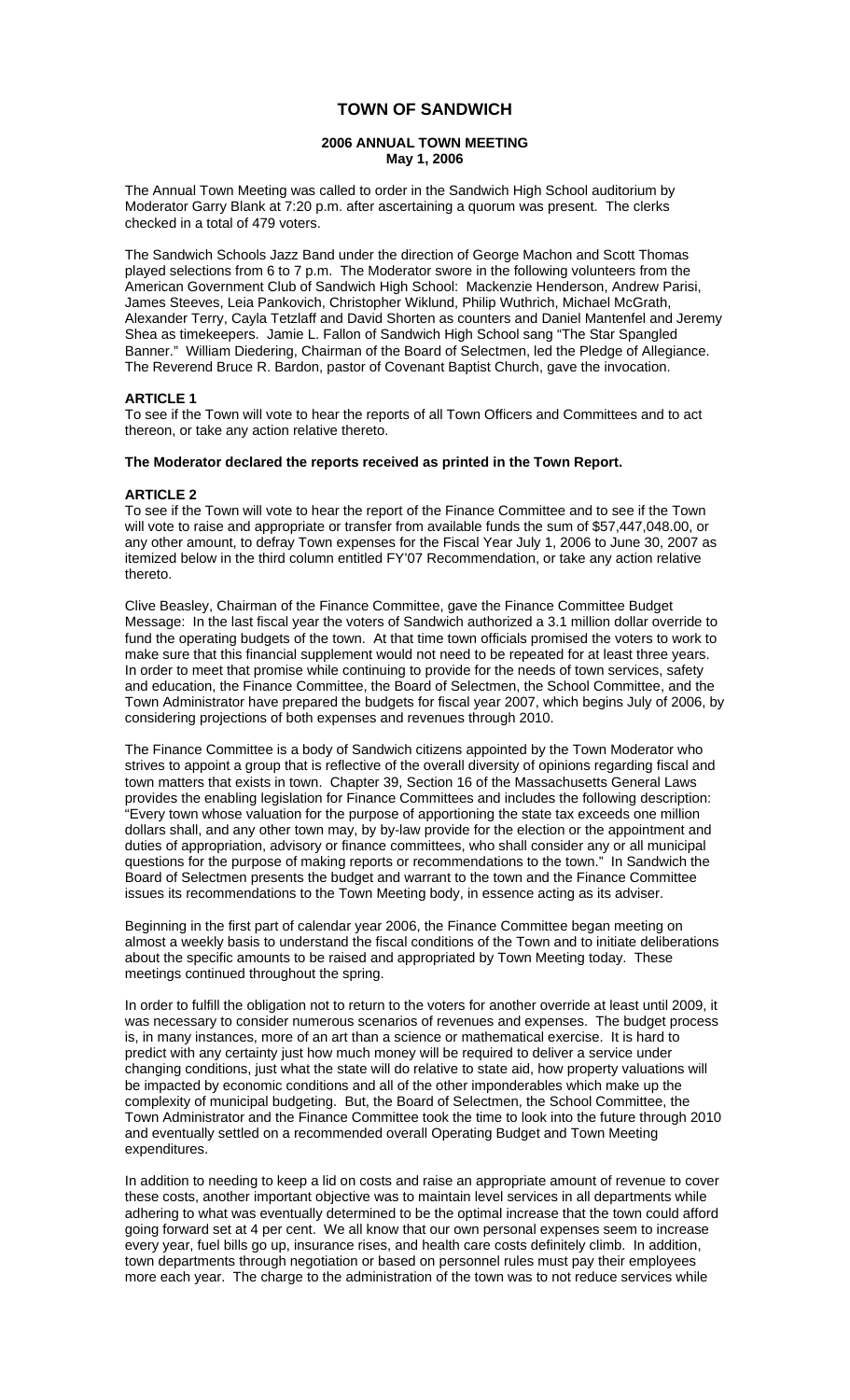utilizing no more than a 4 per cent increase to meet this flood of increasing expenses. The departments and overall administration of the town is to be credited with meeting this objective.

Sandwich Public Schools have long been faced by a state funding formula which apportions an inadequate amount of funding for each of the pupils in our system. In order to make up this discrepancy, more than the usual statewide average for schools' percentage of raised and appropriated local tax funding is used for the schools. Approximately 70 per cent of Sandwich's operating budget is dedicated to the schools. The town's average spending on a per pupil basis is close to the bottom in Massachusetts, with some municipalities with similar socio-economic profiles spending almost twice what we do. In addition the schools are now faced with the need to integrate statewide standards and frameworks into the curricula in order to better prepare students to excel on their testing scores which, for better or worse, now dominate the public educational system.

The schools' need to make changes while maintaining their current well-regarded educational system appears to require approximately 7 per cent to 8 per cent more funding according to school administrators and School Committee deliberations. The 4 per cent increase, although welcome, was inadequate to fund recommended initiatives to address current challenges. Although the Finance Committee was not able to immediately address this request for additional funding, it did feel there was a potential partial solution.

One of the hardest challenges inherent to setting a budget for the town in the spring is that we do not know what our total state aid will be, a number which represents about 20 per cent of our total spending. This money includes funding for the schools in the form of Chapter 70 funds. These numbers are not available until after the governor and legislature set a state budget and the socalled (because they are pink) cherry sheets which are the official notifications to the town of the next fiscal year's state aid and assessments are sent out. This is frequently not until well into the fiscal year beginning on July 1.

Projecting accurate revenue numbers when working with such tight margins and not knowing what 20 per cent of your income will be requires a policy decision as to just how to handle this situation when the budget is set in the spring. The decision made by the Board of Selectmen and supported by the Finance Committee was to assume no increases to state funding until the actual numbers were known. Although this approach means that this additional money, if it is actually appropriated by the legislature, will not be available to help either the schools or general government in this budget.

There is, though, another tactic many municipalities employ in this situation, which is to hold a special town meeting and raise, or lower, budgets at that time. In this way the real numbers are known and before setting a tax rate, which is the greatest source of revenue for the town at close to 65 per cent, Town Meeting can make a much more rational assessment and decision. The Finance Committee recommends that the Board of Selectmen call a Special Town Meeting upon receipts of the cherry sheet numbers to address school and general government needs, if the amount of Chapter 70 funding increases by at least \$165,000.

The Capital Budget at \$400,000 is a number not really meeting the capital needs of a municipality this size. The town's administration and employees are to be credited for "making do" with such a small budget. This year, on a one-time basis, the Finance Committee agrees to an additional \$235,000 requested by the Town Administrator and agreed to by the Board of Selectmen and Capital Improvement Planning Committee.

It should be pointed out that Sandwich is by all accounts running a very lean budget and set of operations. The schools' per pupil cost is in the lowest bracket in the Commonwealth of Massachusetts. General Government is functioning effectively with one of the lowest amounts on a per capita basis in the state meaning that public safety, public works and town government are all running stripped down departments in terms of numbers of employees compared to all other towns in Massachusetts. Sandwich's Stabilization Fund which most towns maintain for "rainy days" or emergencies has an effective balance of \$550,000, less than 1 per cent of its total budget. The accepted guideline for such a "savings" fund is 5 per cent of total expenses which would amount to some \$3,000,000.

With all of this, Sandwich is a desirable and pleasant town we can all be proud of. Town employees, board and committee members, and all the volunteers helping out are to be commended for a wonderful job. Democracy works when people become involved and engage.

Members of the Finance Committee are Mr. Beasley, Lisa P. Kirkwood, S. Michael Baker, Jean M. Hood, Linda Calmes Jones, Paul Kilty, Donald R. Leighton, Joanne O'Keefe, and Hank Sennott.

# **FY '07 BUDGET TOTALS**

|     |                   | FY'05        | FY'06 | FY'07                           |
|-----|-------------------|--------------|-------|---------------------------------|
| No. | <b>Department</b> | Appropriated |       | <b>Appropriated Recommended</b> |
| 114 | <b>Moderator</b>  | 450          | 450   | 450                             |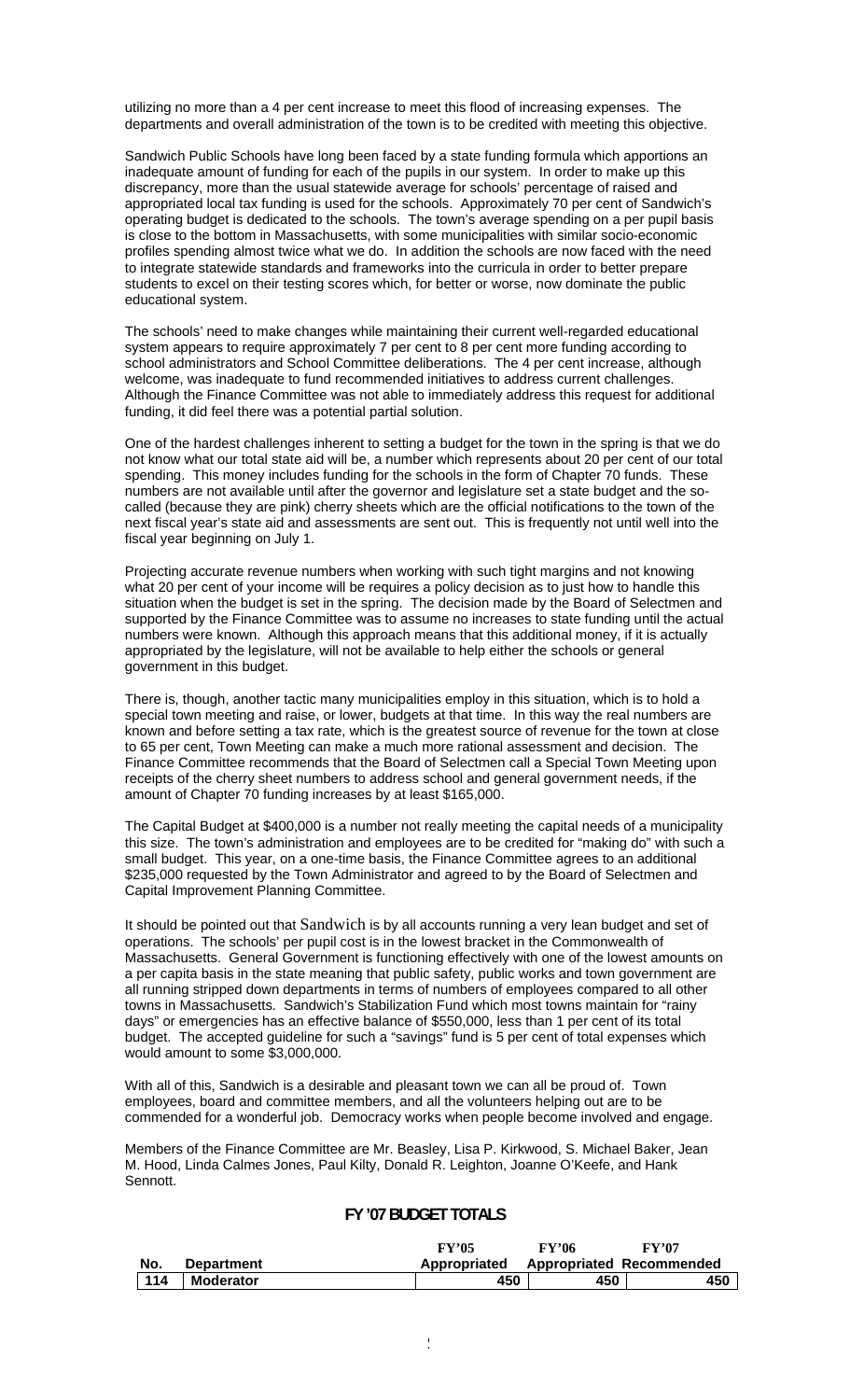| 123        | Selectmen/Administrator                                   | 289,936           | 290,033           | 293,380           |
|------------|-----------------------------------------------------------|-------------------|-------------------|-------------------|
|            | <b>Personnel Expenses</b>                                 | 3,776             | 100,000           | 253,178           |
| 131        | <b>Finance Committee</b>                                  | 2,200             | 2,200             | 2,200             |
| 135        | <b>Accounting</b>                                         | 128,393           | 138,791           | 142,056           |
| 141        | <b>Assessing</b>                                          | 287,855           | 289,662           | 299,204           |
| 145        | <b>Treasurer</b>                                          | 153,246           | 161,864           | 166,744           |
| 146        | <b>Tax Collector</b>                                      | 187,884           | 196,994           | 205,539           |
| 147        | <b>Tax Title</b>                                          | 30,000            | 30,000            | 15,000            |
| 151        | Legal                                                     | 175,000           | 175,000           | 200,000           |
| 152        | <b>Human Resources</b>                                    | 97,413            | 97,457            | 101,000           |
| 152<br>162 | <b>Town Clerk</b><br><b>Elections &amp; Registrations</b> | 120,389           | 127,562           | 130,012           |
| 171        | <b>Natural Resources</b>                                  | 58,300<br>105,651 | 38,900<br>107,930 | 53,400<br>167,597 |
| 175        | <b>Planning &amp; Development</b>                         | 118,402           | 122,475           | 136,919           |
| 188        | <b>Recreation Center</b>                                  | 3,500             | 0                 | 0                 |
| 189        | <b>JSD Building</b>                                       | 12,400            | $\bf{0}$          | $\mathbf 0$       |
| 190        | <b>Facilities Management</b>                              | 263,675           | 371,641           | 376,006           |
| 193        | <b>Town Hall</b>                                          | 9,540.            | 0                 | 0                 |
| 194        | <b>Town Hall Annex</b>                                    | 10,040            | $\bf{0}$          | $\mathbf 0$       |
| 195        | <b>Town Reports</b>                                       | 15.000            | 15,000            | 13,000            |
| 196        | <b>Bind Town Records</b>                                  | 1,500             | 1,500             | 1,000             |
| 197        | <b>Data Processing</b>                                    | 254,500           | 279,500           | 281,269           |
|            | Total 100s                                                | 2,329,050         | 2,546,959         | 2,839,954         |
|            |                                                           |                   |                   |                   |
| 210        | <b>Police Department</b>                                  | 2,731,813         | 2,789,387         | 2,839,954         |
| 220        | <b>Fire Department</b>                                    | 3,001,319         | 3,089,197         | 3, 152, 535       |
| 241        | <b>Inspections</b>                                        | 189,381           | 190,992           | 196,696           |
| 244        | <b>Weights &amp; Measures</b>                             | 2,000             | 1,200             | 1,200             |
| 291        | <b>Emergency Management</b>                               | 480               | 480               | 1,000             |
| 294        | <b>Forest Warden</b>                                      | 1,200             | 1,200             | 1,200             |
| 297        | <b>Bourne Shellfish</b>                                   | 4,000             | 4,000             | 4,000             |
| 299        | <b>Greenhead Fly</b>                                      | 1,500             | 1,500             | 1,500             |
|            | <b>Total 200s</b>                                         | 5,931,693         | 6,077,956         | 6,130,149         |
|            |                                                           |                   |                   |                   |
| 300        | <b>School Department</b>                                  | 25,179,724        | 26,070,445        | 27,113,263        |
| 313        | <b>UCCRTS</b>                                             | 920,548           | 1,057,273         | 1,261,967         |
|            | Total 300s                                                | 26,100,272        | 27, 127, 718      | 28,375,230        |
|            |                                                           |                   |                   |                   |
|            |                                                           |                   |                   |                   |
| 410        | <b>DPW</b> - Engineering                                  | 120,753           | 120,771           | 121,297           |
| 420        | <b>DPW - Highways</b>                                     | 1,414,563         | 1,093,554         | 1,157,677         |
| 421        | Snow & Ice                                                | 250,003           | 250,004           | 250,005           |
| 424        | <b>Streetlights</b>                                       | 26,000            | 23,500            | 23,500            |
| 435        | <b>DPW</b> – Sanitation                                   | 721,288           | 748,716           | 780,069           |
|            | <b>Total 400s</b>                                         | 2,259,607         | 2,236,545         | 2,332,548         |
|            |                                                           |                   |                   |                   |
| 510        | <b>Health Department</b>                                  | 142,995           | 144,749           | 146,986           |
| 522        | <b>Nursing Department</b>                                 | 90,593            | 91,915            | 90,902            |
| 541        | <b>Council on Aging</b>                                   | 115,527           | 116,617           | 122,671           |
| 543        | <b>Veterans Services</b>                                  | 30,806            | 30,806<br>0       | 28,991<br>0       |
| 544        | <b>Human Services Building</b>                            | 11,040            |                   |                   |
| 547        | <b>Disabilities Commission</b><br>Total 500s              | 500<br>391,461    | 500<br>384,587    | 500<br>390,050    |
|            |                                                           |                   |                   |                   |
| 610        | Library                                                   | 682,104           | 730,602           | 759,826           |
| 629        | <b>Youth Task Force</b>                                   | 500               | 500               | 500               |
| 630        | <b>Recreation Department</b>                              | 54,742            | 54,455            | 58,239            |
| 650        | <b>DPW-Parks</b>                                          | 20,425            | 20,250            | 23,250            |
| 670        | <b>Archives</b>                                           | 2,500             | 2,500             | 2,500             |
| 671        | <b>Hoxie House/Grist Mill</b>                             | 0                 | 0                 | 0                 |
| 693        | <b>Memorial Day</b>                                       | 1,200             | 1,200             | 1,200             |
| 694        | <b>Historic District</b>                                  | 11,000            | 11,000            | 11,000            |
|            | Total 600s                                                | 708,988           | 772,471           | 820,507           |
|            | <b>TOTAL TOWN BUDGET</b>                                  | 772,471           | 820,507           | 856,515           |
|            |                                                           |                   |                   |                   |
|            | <b>OPERATING SUBTOTAL</b>                                 | 37,784,544        | 39,194,272        | 40,924,446        |
|            |                                                           |                   |                   |                   |
| 135        | <b>Marina &amp; SHGC Indirect Cost</b>                    |                   |                   | 22,200            |
|            | <b>Transfers</b>                                          |                   |                   |                   |
| 630        | <b>Beach &amp; Recreation Account</b><br><b>Transfers</b> |                   |                   | 165,875           |
| 645        | <b>Community Preservation Act</b>                         |                   |                   | 1,017,242         |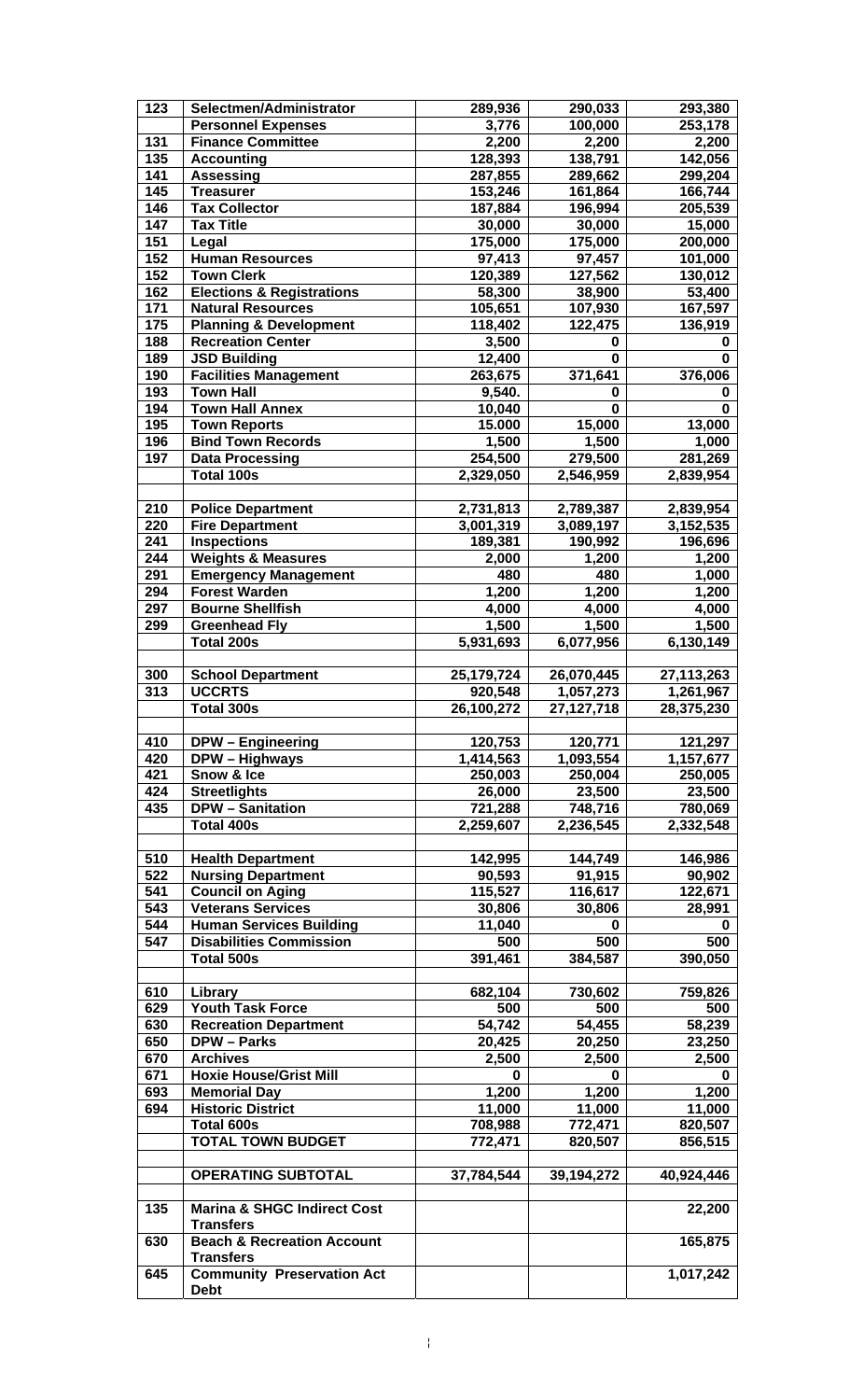| 650         | <b>Cemetery Trust Fund Transfer</b>       |                  | 22,000     |
|-------------|-------------------------------------------|------------------|------------|
|             | <b>INTER-FUND TRANSFERS</b>               |                  | 1,227,317  |
|             | <b>SUBTOTAL</b>                           |                  |            |
|             |                                           |                  |            |
| 132         | <b>Reserve Fund</b>                       |                  | 400,000    |
| 540         | <b>Social Services Programs</b>           |                  | 21,200     |
| 710         | <b>Short Term Debt</b>                    |                  | 75,000     |
| 750         | <b>Debt</b>                               |                  | 5,838,067  |
| 910         | <b>Group Health Insurance</b>             |                  | 6,250,000  |
| 912         | <b>Medicare</b>                           |                  | 369,215    |
| 940         | <b>Property &amp; Liability Insurance</b> |                  | 722,416    |
| 941         | <b>Unemployment Account</b>               |                  | 50,000     |
| 950         | <b>Retirement Assessment</b>              |                  | 1,766,060  |
|             | OTHER ACCOUNTS SUBTOTAL                   |                  | 15,491,958 |
|             |                                           |                  |            |
|             | <b>FY'07 BUDGET TOTAL:</b>                |                  | 57,643,721 |
|             |                                           |                  |            |
| <b>Note</b> | <b>Expected Appropriation under</b>       | <b>Article 2</b> | 57,447,048 |
|             | <b>Expected Appropriation under</b>       | <b>Article 3</b> | 196,673    |
|             | <b>Total Expected FY'07 Budget</b>        | Appropriation    | 57,643,721 |

**VOTED: The Town hear the report of the Finance Committee and raise and appropriate \$54,894,984.58; transfer and appropriate \$324,746.42 from Surplus Revenue; transfer and appropriate \$750,000.00 from the ambulance receipts reserved for appropriation account, transfer and appropriate \$250,000.00 from overlay releases; transfer and appropriate \$1,017,242.00 from Community Preservation Act funds; transfer and appropriate \$7,200.00 from Sandwich Marina funds; transfer and appropriate \$165,875.00 from the beach parking receipts reserved for appropriation account; transfer and appropriate \$22,000.00 from cemetery trust funds; and transfer and appropriate \$15,000.00 from the Sandwich Hollow Golf Club enterprise fund to defray Town expenses for the Fiscal Year 2007 as itemized in the third column entitled FY'07 Recommendation, as printed in the Warrant under Article 2, and set the compensation of elected officials as follows:** 

| <b>Moderator</b>                    | 450.00    |
|-------------------------------------|-----------|
| <b>Chairman, Board of Selectmen</b> | 2,000.00  |
| Selectmen – 4 each                  | 1.500.00  |
| <b>Chairman, Board of Assessors</b> | 1.500.00  |
| Assessors – 2 each                  | 1.000.00  |
| <b>Town Clerk</b>                   | 53,182.00 |
| <b>Town Collector</b>               | 53.107.00 |

**This was a voice vote and declared carried by the required two-thirds majority by the Moderator.** 

# **ARTICLE 3**

To see if the Town will vote to raise and appropriate or transfer from available funds a sum of money from the Stabilization Fund for the FY'07 budget, or take any action relative thereto.

**VOTED: That the Town transfer and appropriate \$196,673.00 from the Stabilization Fund for funding the FY'07 budget. This was a voice vote and declared carried by the required two-thirds majority by the Moderator.** 

**At 8:25 p.m. the meeting was temporarily recessed and the Special Town Meeting was convened by the Moderator.** 

## **SPECIAL TOWN MEETING, MAY 1, 2006**

#### **ARTICLE 1**

To see if the Town will vote to raise and appropriate or transfer from available funds a sum of money, said funds to be expended under the direction of the Board of Selectmen, for the purpose of reducing a projected FY'06 deficit in the Snow and Ice Account, or take any action relative thereto.

#### **UNANIMOUSLY VOTED: That the Town transfer and appropriate \$137,369.62 from Surplus Revenue for funding the Fiscal Year 2006 Snow and Ice deficit.**

#### **ARTICLE 2**

To see if the Town will vote to transfer and appropriate the sum of \$135,000.00, or any other amount, to be expended under the direction of the Board of Selectmen, from the Beach and Recreation Account for the purpose of providing beach facility improvements in accordance with the following list, with any unexpended balance for each item identified below able to be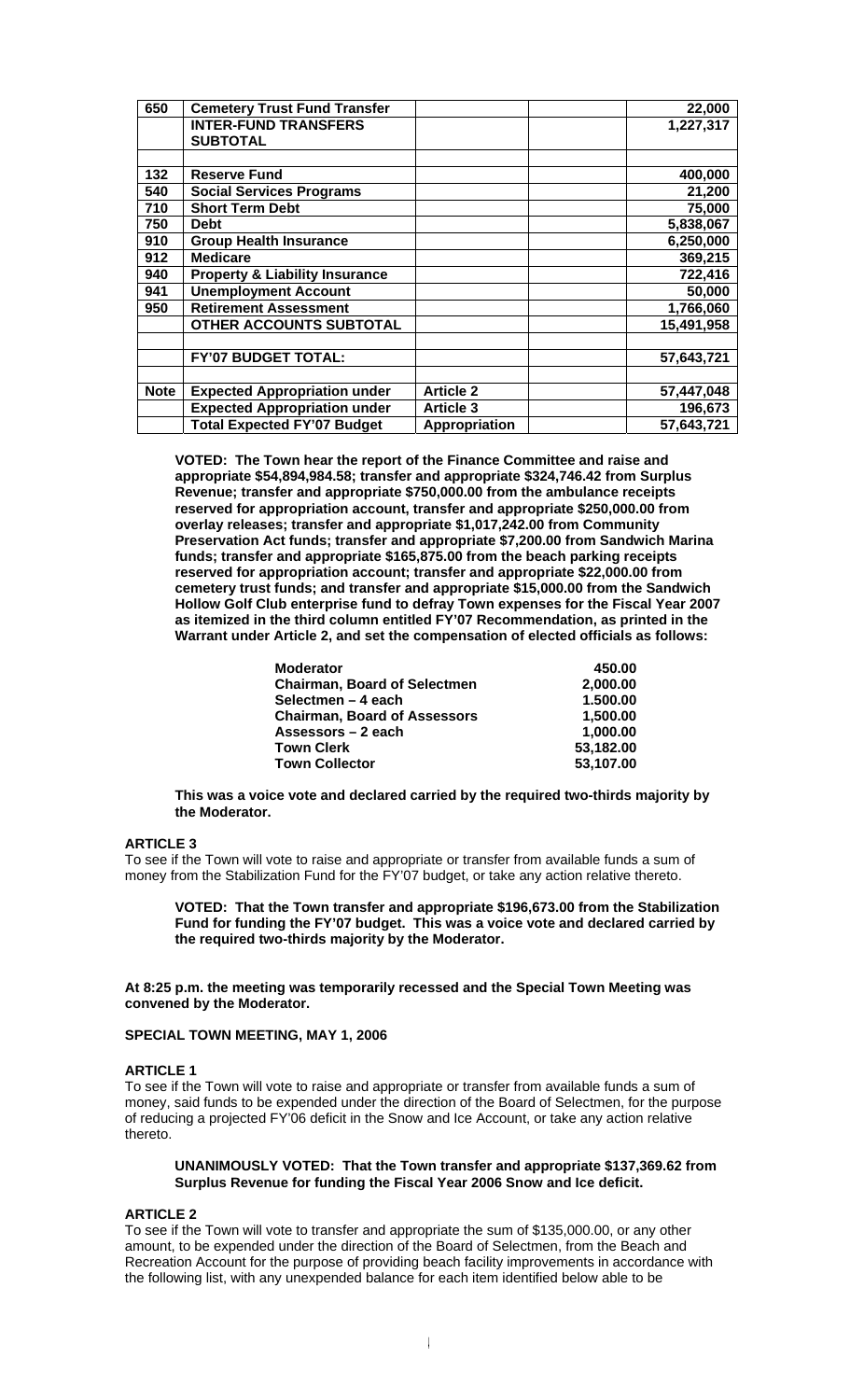expended for additional beach facility improvements under the direction of the Board of Selectmen, or take any action relative thereto.

| Oakcrest Cove                      | 90.000.00 |
|------------------------------------|-----------|
| <b>Ryder Conservation Property</b> | 25.000.00 |
| East Sandwich Beach                | 10.000.00 |
| Expansion of Workcamper Program    | 10.000.00 |

**VOTED: That the Town transfer and appropriate \$135,000.00 from the beach parking receipts reserved for appropriation account, to be expended under the direction of the Board of Selectmen, for the capital improvement and repair projects listed in the warrant under Article 2, with any unexpended balance for each item identified below able to be expended for additional beach facility improvements under the direction of the Board of Selectmen.** 

#### **The Moderator then adjourned the Special Town Meeting and reconvened the Annual Town Meeting.**

## **ARTICLE 4**

To see if the Town will vote to hear the report of the Capital Improvement Planning Committee, and further, to see if the Town will vote to raise and appropriate or transfer from available funds a sum of \$635,000.00, or any other amount, to be expended under the direction of the Board of Selectmen, for the purpose of purchasing and repairing equipment, vehicles, and buildings, and providing related services in accordance with the following list, with any unexpended balance for each item identified below to be placed in the Building Repairs/Capital Purchases account to be expended under the direction of the Board of Selectmen:

| <b>Town Hall Copier</b>                             | 15,000.00  |
|-----------------------------------------------------|------------|
| <b>Annex Copier</b>                                 | 12,000.00  |
| <b>Assessing Appraisal Software</b>                 | 35,000.00  |
| Natural Resources Dump Trailer                      | 12,000.00  |
| Natural Resources Utility Trail Vehicle             | 15,000.00  |
| Windows Upgrade of Financial Software               | 30,000.00  |
| <b>Police Station Renovations</b>                   | 25,000.00  |
| Fire Engine Lease Payment                           | 70,000.00  |
| <b>Remount Ambulance</b>                            | 115.000.00 |
| <b>Fire Prevention Vehicle</b>                      | 35,000.00  |
| <b>DPW Tractor</b>                                  | 100,000.00 |
| <b>DPW Trailer</b>                                  | 60,000.00  |
| Human Services Building Copier                      | 12,000.00  |
| <b>School Special Education Vehicles</b>            | 50,000.00  |
| Oak Ridge School Floor Cleaning Machine             | 11,000.00  |
| Trail Maintenance Equipment & Signage               | 3,000.00   |
| Murkwood Property Electricity & Alarm Work          | 4,000.00   |
| <b>Conservation Land Gates</b>                      | 4,000.00   |
| Facilities Management Mower                         | 8,000.00   |
| <b>Facilities Management Flail Mower Attachment</b> | 6,000.00   |
| <b>DPW Recycling Container</b>                      | 7,000.00   |
| Oak Ridge School Window Repairs                     | 4,000.00   |
| <b>Building Repairs/Capital Purchases</b>           | 2,000.00   |
|                                                     |            |

And further,

To see if the Town will vote to transfer and appropriate the sum of \$152,710.04, or any other amount to be expended under the direction of the Board of Selectmen from the following unexpended balances from prior capital projects for the purpose of funding the Building Repairs/Capital Purchases listed above.

| <b>Foster Road Culvert</b>                        | 39,150.34 |
|---------------------------------------------------|-----------|
| Appraisal Software Encumbrance                    | 107.15    |
| Natural Resources Vehicle Purchase & Improvements | 248.45    |
| Planning & Development Consultant Encumbrance     | 1,800.00  |
| Various Town Building Repairs                     | 48,983.58 |
| Data Processing Improvements                      | 2,965.86  |
| <b>Fire Vehicle Purchases</b>                     | 1,750.26  |
| <b>School Department Repairs</b>                  | 1,303.85  |
| DPW Vehicle & Repairs                             | 5,631.38  |
| <b>Health Department Vehicle</b>                  | 272.00    |
| <b>Nursing Department Repairs</b>                 | 918.73    |
| Marina Repairs                                    | 38,375.92 |
| <b>Parks Tree Funds</b>                           | 10,426.00 |
| Selectmen Disability Funds                        | 776.52    |
|                                                   |           |

Or take any action relative thereto.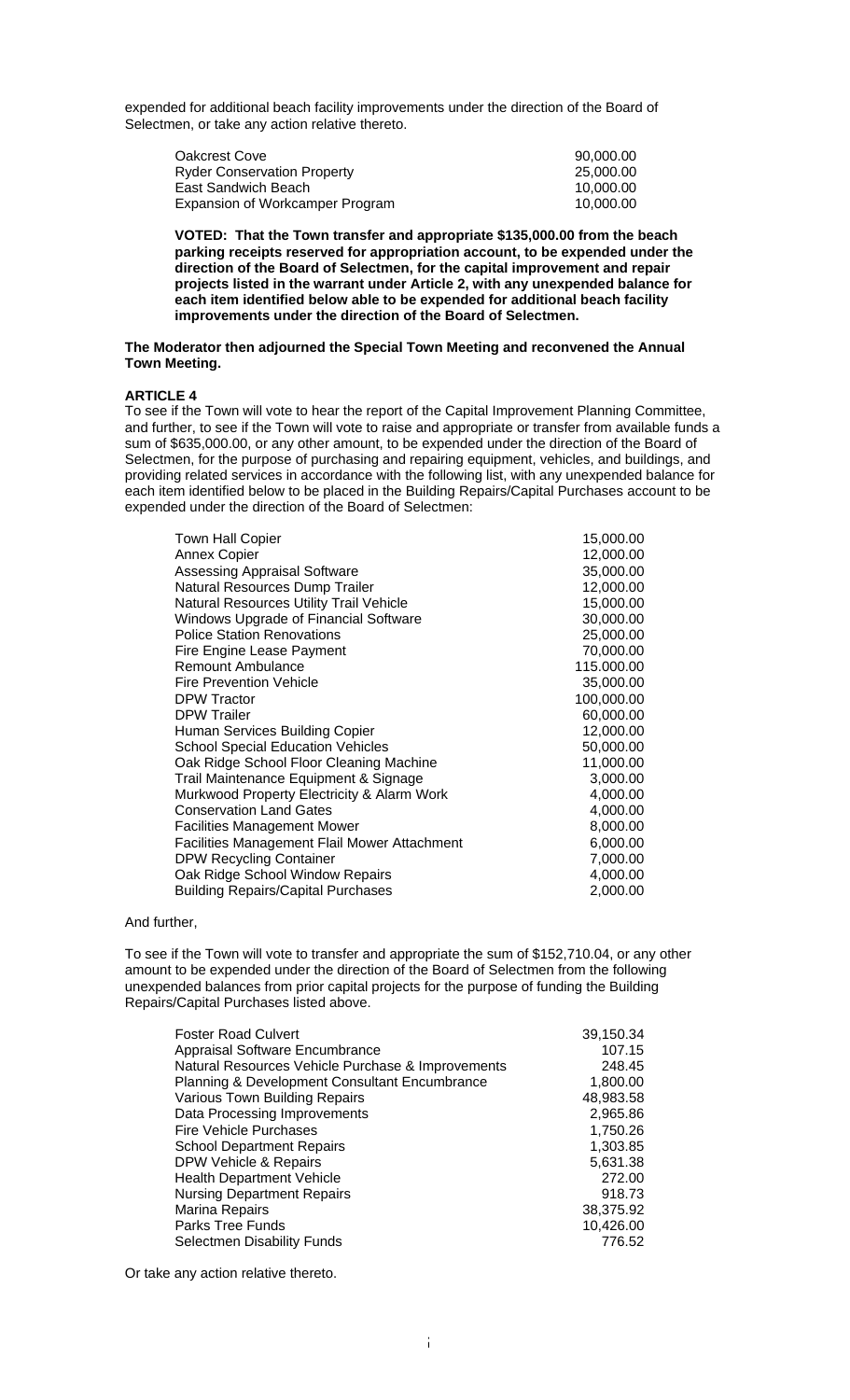Mr. George H. Dunham, Town Administrator, gave the Capital Improvement Planning Committee report as follows: The Capital Improvement Planning Committee has asked that I speak on their behalf for this article. All of the items listed in this article have been supported unanimously by the CIPC, Finance Committee, and Board of Selectmen.

The first part of the article lists the items approved for purchase as part of the recommended \$635,000 capital budget appropriation. They include replacing several copiers, data processing software upgrades, and several large vehicle replacements – remounting an ambulance, lease payment #2 on a Fire Engine, a Fire Prevention Officer vehicle, a DPW tractor and trailer for Transfer Station operations, and (2) School Special Education vehicles. Any amounts not spent can be used on other building repairs and capital purchases approved by the CIPC and Selectmen.

The second part of the article reappropriates \$152,710.04 in unexpended balances from prior capital budget appropriations to help cover the cost of the \$635,000 capital budget. Relevant department heads have confirmed that the projects and purchases summarized in the Warrant have all been completed or are no longer needed and can be released and reappropriated for the FY'07 capital budget. This is one of the main reasons \$635,000 is being recommended this year as opposed to the usual \$400,000 amount that has been requested the last several years.

**VOTED: That the Town hear the report of the Capital Improvement Planning Committee and transfer and appropriate \$482,289.96 from Surplus Revenue and transfer and appropriate \$152,710.04 of unexpended balances as listed in the warrant under Article 4, to be expended under the direction of the Board of Selectmen, for the purpose of purchasing and repairing equipment, vehicles, and buildings, and providing related services as listed in Article 4 of the warrant, with any unexpended balance for each item identified below to be placed in the Building Repairs/Capital Purchases account to be expended under the direction of the Board of Selectmen. This was a voice vote and declared carried by the Moderator.** 

# **ARTICLE 5**

To see if the Town will vote to transfer and appropriate the FY'06 income from the Hoxie House and Grist Mill for the FY'07 operation and maintenance of the Hoxie House and Grist Mill, including salaries and expenses, to be expended under the direction of the Board of Selectmen, or take any action relative thereto.

**UNANIMOUSLY VOTED: That the Town transfer and appropriate \$35,000.00 from the Fiscal Year 2006 income from the Hoxie House and Grist Mill for the Fiscal Year 2007 operation and maintenance of the Hoxie House and Grist Mill, including salaries and expenses, to be expended under the direction of the Board of Selectmen.** 

#### **ARTICLE 6**

To see if the Town will vote in accordance with the provisions of M.G.L. c.44, §53F½ to raise and appropriate or transfer from available funds a sum of money, to be expended under the direction of the Board of Selectmen, for the purpose of establishing the FY'07 operating budget for Sandwich Hollows Golf Club, or take any action relative thereto.

**VOTED: That the Town transfer and appropriate \$950,451.00 to be expended under the direction of the Board of Selectmen for establishing the Fiscal Year 2007 operating budget for Sandwich Hollows Golf Club. This was a voice vote and declared carried by the Moderator.** 

## **ARTICLE 7**

To see if the Town will vote to raise and appropriate or transfer from available funds a sum of \$21,559.50, or any other amount, to be expended under the direction of the Board of Selectmen, for the purpose of funding the FY'07 Sandwich Promotions Fund as established under Chapter 227 of the Acts of 1997, or take any action relative thereto.

**UNANIMOUSLY VOTED: That the Town transfer and appropriate \$21,559.50 from the Sandwich Promotions Fund, to be expended under the direction of the Board of Selectmen, for funding the Fiscal Year 2007 Sandwich Promotions Fund as established under Chapter 227 of the Acts of 1997.** 

## **ARTICLE 8**

To see if the Town will vote to appropriate the sum of money, received or to be received, from the Chapter 90 State Aid to Highways Program for highway construction and/or maintenance on any State approved road during FY'07, or take any action relative thereto.

**UNANIMOUSLY VOTED: That the Town appropriate money received, or to be received, from the Chapter 90 State Aid to Highways Program for highway construction and/or maintenance on any State approved road during Fiscal Year 2007.**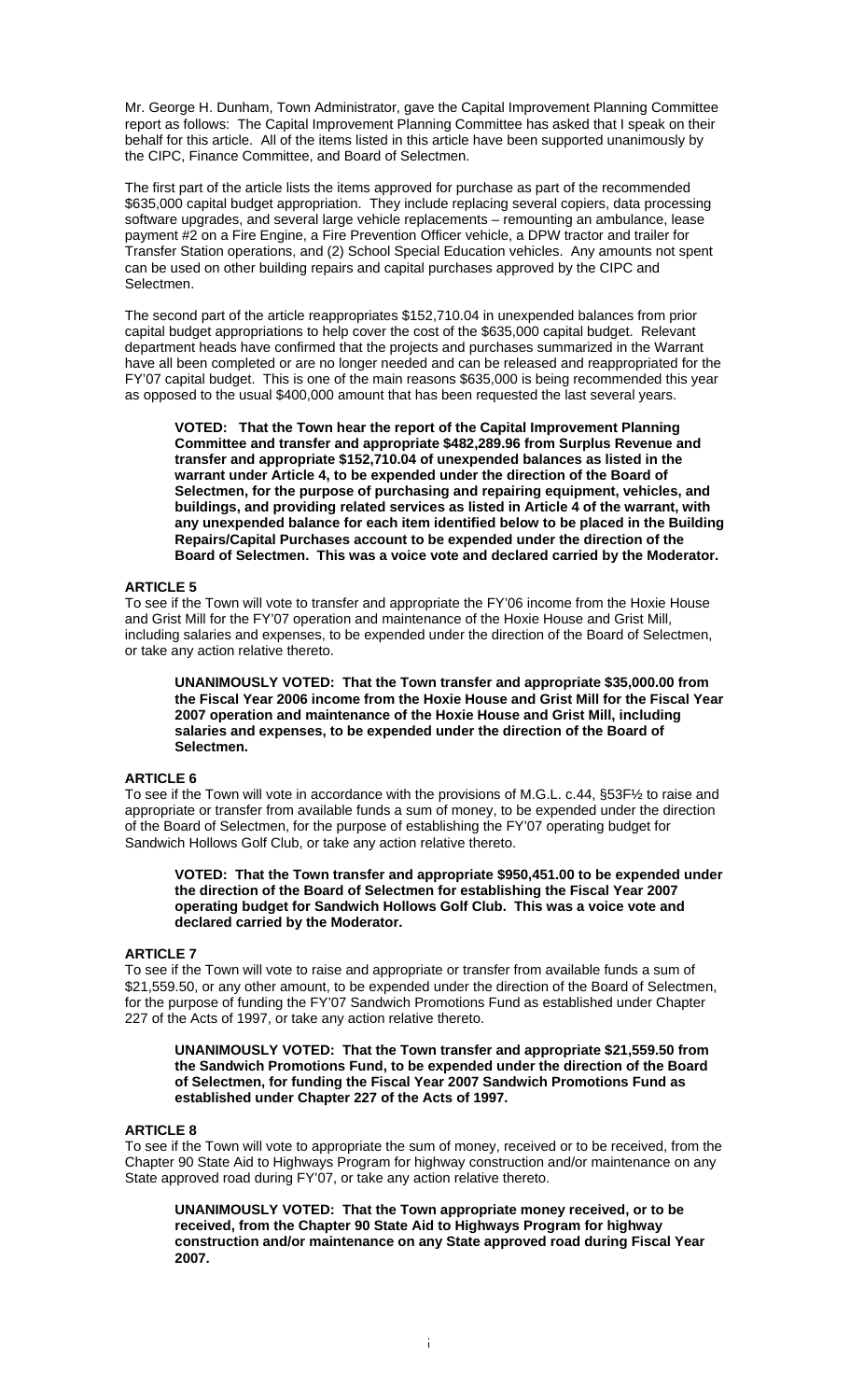## **ARTICLE 9**

To see if the Town will vote to raise and appropriate or transfer from available funds a sum of \$400,000.00, to be expended under the direction of the Board of Selectmen, for the purpose of reconstructing and making extraordinary repairs to the Upper Shawme Pond Dam, including any costs incidental and related thereto, and to authorize the Board of Selectmen to enter into any and all contracts necessary to carry out such project, provided that said appropriation shall be contingent upon the passage of a so-called Proposition Two and One-half capital outlay expenditure in accordance with M.G.L. c.59, §21C(I ½), or take any action relative thereto.

**VOTED: That the Town raise and appropriate \$400,000.00, to be expended under the direction of the Board of Selectmen, for the purpose of reconstructing and making extraordinary repairs to the Upper Shawme Pond Dam, including any costs incidental and related thereto contingent upon the passage of a Proposition Two and One-half capital outlay expenditure in accordance with M.G.L. c.59, §21C(I ½). This was a hand count, 278 Yes and 106 No and was declared carried by the Moderator.** 

#### **ARTICLE 10**

To see if the Town will vote to hear and act on the report of the Community Preservation Committee on the Fiscal Year 2007 Community Preservation budget and to appropriate from the Community Preservation Fund Fiscal Year 2007 estimated annual revenues the sum of \$50,000.00 or any other sum, to meet the administrative expenses and all other necessary and proper expenses of the Community Preservation Committee for Fiscal Year 2007; and further to reserve for future appropriation a sum of money from the Community Preservation Fund estimated annual revenues for open space, historic resources, and community housing purposes, as well as a sum of money to be placed in the 2007 Budgeted Reserve for general Community Preservation Act purposes; and further to appropriate from the Community Preservation Fund a sum or sums of money for Community Preservation projects or purposes as recommended by the Community Preservation Committee; or take any other action in relation thereto.

Robert S. Hoxie, Chairman of the Community Preservation Committee, gave the following report: A year ago Town Meeting voted to convert from the Cape Cod Land Bank to the Community Preservation Act making its 3 per cent tax assessment and new state matching funds available for historic preservation, open space and recreation, and community housing.

The Community Preservation Committee is made up of a representative from the Conservation Commission, the Recreation Committee, the Sandwich Housing Authority, the Historic Commission, the Planning Board, and four members at large.

Tonight, the CPC is pleased to present its first slate of projects to Town Meeting in the following six articles. It feels that they represent a balanced and judicious use of Community Preservation funds and recommends their approval.

**VOTED: That the Town hear and act on the report of the Community Preservation Committee on the Fiscal Year 2007 Community Preservation budget and transfer and appropriate \$50,000.00 from the Community Preservation Fund Fiscal Year 2007 estimated annual revenues, to be expended under the direction of the Board of Selectmen, to meet the administrative expenses and all other necessary and proper expenses of the Community Preservation Committee for Fiscal Year 2007; and further reserve for future appropriation from the Fiscal Year 2007 Community Preservation Fund estimated annual revenues the following sums: \$232,140.82 for open space; \$232,140.82 for historic resources; \$232,140.82 for community housing purposes; and \$1,624,985.74 to be placed in the 2007 Budget Reserve for general Community Preservation Act purposes. This was a voice vote and declared carried by the Moderator.** 

#### **ARTICLE 11**

To see if the Town will vote to transfer from the Community Preservation Fund for historic resources under the Community Preservation Act the sum of \$65,000.00, or any other amount, to be expended under the direction of the Board of Selectmen, for the purpose of completing preservation repairs and improvements to the Hoxie House, or take any other action relative thereto.

**UNANIMOUSLY VOTED: That the Town transfer and appropriate \$65,000.00 from the Community Preservations Fund fund balance for historic resources purposes under the Community Preservation Act, to be expended under the direction of the Board of Selectmen, for the purpose of performing preservation repairs and improvements to the Hoxie House.** 

## **ARTICLE 12**

To see if the Town will vote to transfer from the Community Preservation Fund for historic resources purposes under the Community Preservation Act the sum of \$8,500, or any other amount, to be expended under the direction of the Board of Selectmen, for the purpose of performing preservation architectural and other professional services for the First Church of Christ; and further, to authorize the Board of Selectmen to enter into a grant agreement, on such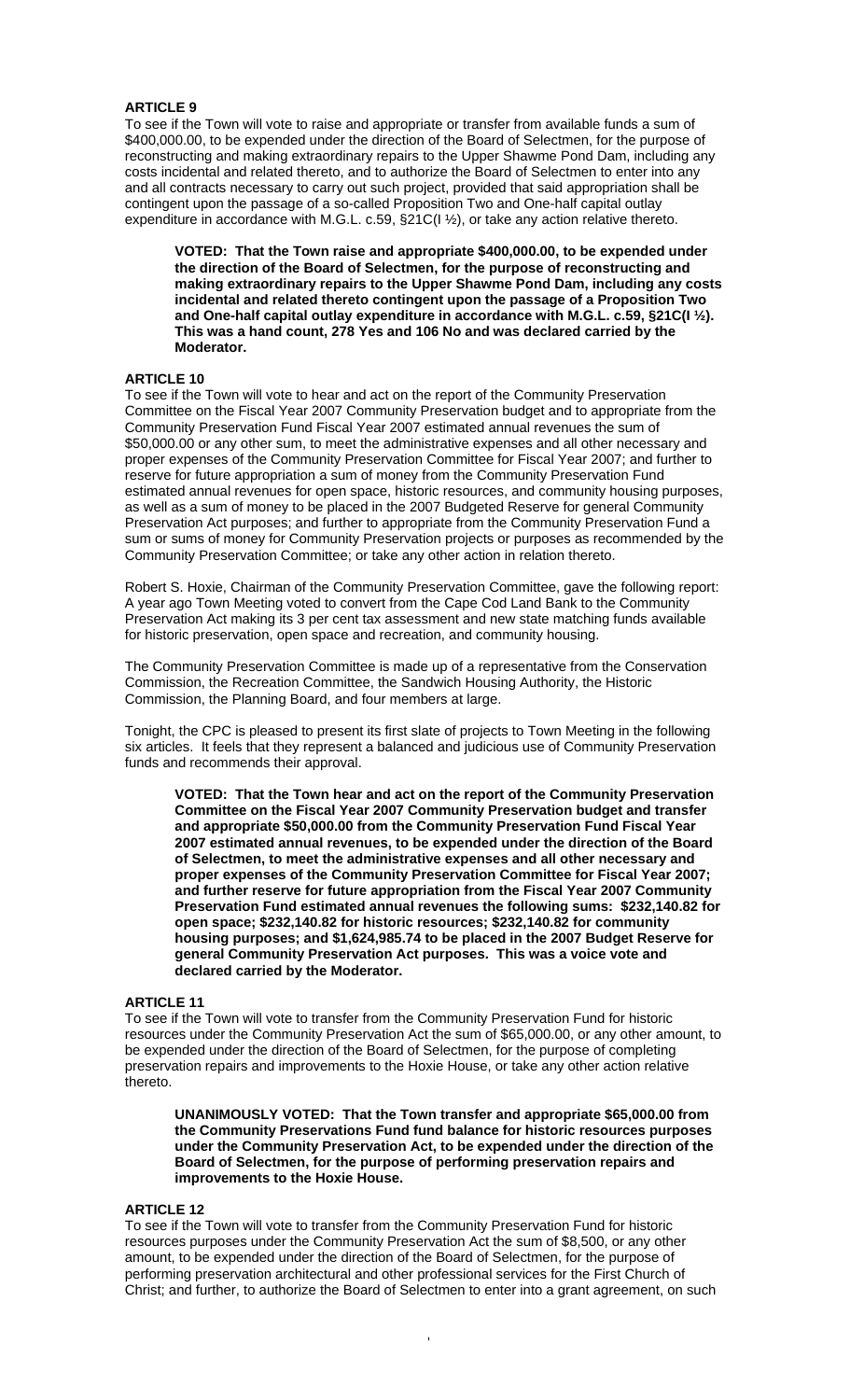terms and conditions as the Board of Selectmen deems appropriate, with said church setting forth the conditions under which such funds may be expended; or take any other action relative thereto.

**VOTED: That the Town transfer and appropriate \$8,500.00 from the Community Preservation Fund fund balance for historic resources purposes under the Community Preservation Act, to be expended under the direction of the Board of Selectmen, for the purpose of performing preservation architectural and other professional services for the First Church of Christ, and further, authorize the Board of Selectmen to enter into a grant agreement, on such terms and conditions as the Board of Selectmen deems appropriate, with said church setting forth the conditions under which such funds may be expended. This was a voice vote and declared carried by the Moderator.** 

#### **ARTICLE 13**

To see if the Town will vote to transfer from the Community Preservation Fund for community housing purposes under the Community Preservation Act the sum of \$110,000.00, or any other amount, to be expended under the direction of the Board of Selectmen, for the purpose of supporting a rental assistance affordable housing program through the Sandwich Housing Authority; and further, to authorize the Board of Selectmen to enter into a grant agreement, on such terms and conditions as the Board of Selectmen deems appropriate, with said Housing Authority setting for the conditions under which such funds may be expended; or take any other action relative thereto.

**UNANIMOUSLY VOTED: That the Town transfer and appropriate \$110,000.00 from the Community Preservation Fund fund balance for community housing purposes under the Community Preservation Act, to be expended under the direction of the Board of Selectmen, for the purpose of supporting a rental assistance affordable housing program through the Sandwich Housing Authority, and further, authorize the Board of Selectmen to enter into a grant agreement, on such terms and conditions as the Board of Selectmen deems appropriate, with said Housing Authority setting for the conditions under which such funds may be expended.** 

## **ARTICLE 14**

To see if the Town will vote to transfer from the Community Preservation Fund for community housing purposes under the Community Preservation Act the sum of \$40,000.00, or any other amount, to be expended under the direction of the Board of Selectmen, for engineering, architectural and other professional services to determine the feasibility of expanding the affordable housing program off George Fernandez Way through the Sandwich Housing Authority; and further, to authorize the Board of selectmen to enter into a grant agreement, on such terms and conditions as the Board of Selectmen deems appropriate, with said Housing Authority setting for the conditions under which such funds may be expended; or take any other action relative thereto.

**VOTED: That the Town transfer and appropriate \$40,000.00 from the Community Preservation Fund fund balance for community housing purposes under the Community Preservation Act, to be expended under the direction of the Board of Selectmen, for engineering, architectural and other professional services to determine the feasibility of expanding the affordable housing program off George Fernandez Way through the Sandwich Housing Authority, and further, authorize the Board of Selectmen to enter into a grant agreement, on such terms and conditions as the Board of Selectmen deems appropriate, with said Housing Authority setting for the conditions under which such funds may be expended. This was a voice vote and declared carried by the Moderator.** 

#### **ARTICLE 15**

To see if the Town will vote to transfer from the Community Preservation Fund for community housing purposes under the Community Preservation Act the sum of \$150,000.00, or any other amount, to be expended under the direction of the Board of Selectmen, to support an affordable housing retention program through the Housing Assistance Corporation; and further, to authorize the Board of Selectmen to enter into a grant agreement, on such terms and conditions as the Board of Selectmen deems appropriate, with said Housing Assistance Corporation setting for the conditions under which such funds may be expended; or take any other action relative thereto.

**VOTED: That the Town transfer and appropriate \$150,000.00 from the Community Preservation Fund fund balance for community housing purposes under the Community Preservation Act, to be expended under the direction of the Board of Selectmen, to support an affordable housing retention program through the Housing Assistance Corporation, and further, authorize the Board of Selectmen to enter into a grant agreement, on such terms and conditions as the Board of Selectmen deems appropriate, with said Housing Assistance Corporation setting for the conditions under which such funds may be expended. This was a voice vote and declared carried by the Moderator.**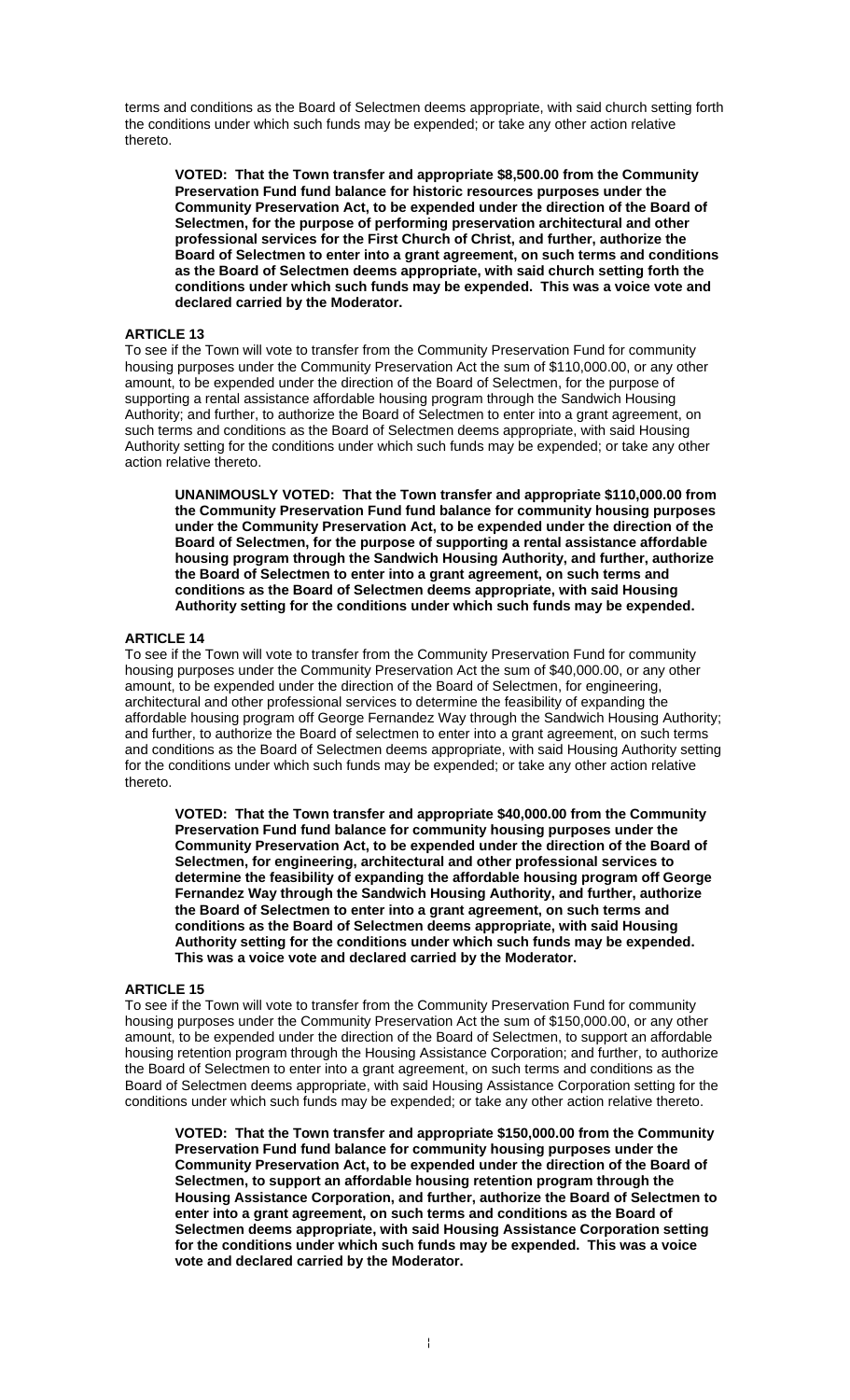## **ARTICLE 16**

To see if the Town will vote to authorize the Board of Selectmen to acquire by purchase, gift, eminent domain, or otherwise, on such terms and conditions as the Board of Selectmen deems appropriate, all or a portion of the land and improvements thereon identified as Assessors Map 25, Lot 13 consisting of approximately 28.00 acres off Popple Bottom Road, said premises believed to be owned by William F. Makepeace in care of John O. Drew, for open space purposes under the Community Preservation Act and for the purpose of conveyance to the Sandwich Water District for water protection and supply purposes; and to appropriate the sum of \$900,000.00, or any other amount, for said acquisition; that to meet this appropriation the Treasurer, with the approval of the Board of Selectmen, is hereby authorized to borrow \$900,000.00 and issue bonds and notes therefore pursuant to G.L. c.44B, §11, or any other enabling authority; and further, to authorize the Board to convey all or a portion of said property to the Sandwich Water District for water protection and supply purposes, and for the purpose of conveying necessary easements to the Sandwich Water District; or take any action relative thereto.

**VOTED: That the Town authorize the Board of Selectmen to acquire by purchase, gift, eminent domain, or otherwise, on such terms and conditions as the Board of Selectmen deems appropriate, all or a portion of the land and improvements thereon identified as Assessors Map 25, Lot 13 consisting of approximately 28.00 acres off Popple Bottom Road, said premises believed to be owned by William F. Makepeace in case of John O. Drew, for open space purposes under the Community Preservation Act and for the purpose of conveyance to the Sandwich Water District for water protection and supply purposes; and as funding therefore, to appropriate \$900,000.00, for said acquisition; and authorize the Treasurer, with the approval of the Board of Selectmen, to borrow said \$900,000.00 and issue bonds and notes therefore pursuant to G.L. c.44B, §11, or any other enabling authority; and further, authorize the Board to convey all or a portion of said property to the Sandwich Water District for water protection and supply purposes, and for the purpose of conveying necessary easements to the Sandwich Water District; and further, authorize the Board of Selectmen to accept from said Water District a deed restriction in said property meeting the requirements of G.L. c. 184, §§31-34 and to grant a non-profit, charitable corporation or foundation a deed restriction or restrictions in the remainder of said property meeting the requirements of G.L. c. 184, §§31-34. This was a voice vote and declared carried by the required two-thirds majority by the Moderator.** 

#### **ARTICLE 17**

To see if the Town will vote to confirm the vote of the 2005 Annual Town Meeting under Article 16 to authorize the Board of Selectmen to file special legislation to amend the Town Charter to change the office of Tax Collector from an elected office to an appointed office, or take any action relative thereto.

**VOTED: That the Town confirm the vote of the 2005 Annual Town Meeting under Article 16 to authorize the Board of Selectmen to file special legislation to amend the Town Charter to change the office of Tax Collector from an elected office to an appointed office. This was a voice vote and declared carried by the Moderator.** 

#### **ARTICLE 18**

To see if the Town will vote pursuant to M.G.L. c.40, §4A to authorize the Board of Selectmen and Board of Health to enter into an intermunicipal agreement with one or more other governmental units to provide public health services which the Board of Health is authorized to perform, on such terms and conditions as the Board of Selectmen and Board of Health deem to be in the best interests of the Town, or take any action relative thereto.

**UNANIMOUSLY VOTED: That the Town authorize the Board of Selectmen and Board of Health pursuant to M.G.L. c.40, §4A to enter into an intermunicipal agreement with one or more other governmental units to provide public health services which the Board of Health is authorized to perform, on such terms and conditions as the Board of Selectmen and Board of Health deem to be in the best interests of the Town.** 

#### **ARTICLE 19**

To see if the Town will vote to transfer the care, custody, control and management from the Conservation Commission for conservation purposes to the Conservation Commission for conservation purposes and also for the purpose of conveyance of non-exclusive easements for public utility purposes and will authorize the Board of Selectmen and Conservation Commission, on such terms and conditions as the Board of Selectmen and Conservation Commission may determine, to convey necessary non-exclusive easements for public utility purposes to NSTAR, or any other public utility, on the Ryder Conservation Area, as shown on Assessors Maps 8, Lots 1, 3, and 198 consisting of approximately 242.93 acres; and further to authorize the Board of Selectmen to petition the General Court for special legislation authorizing this transfer and the conveyance of said easements pursuant to Article 97 of the Massachusetts Constitution;

#### **And further,**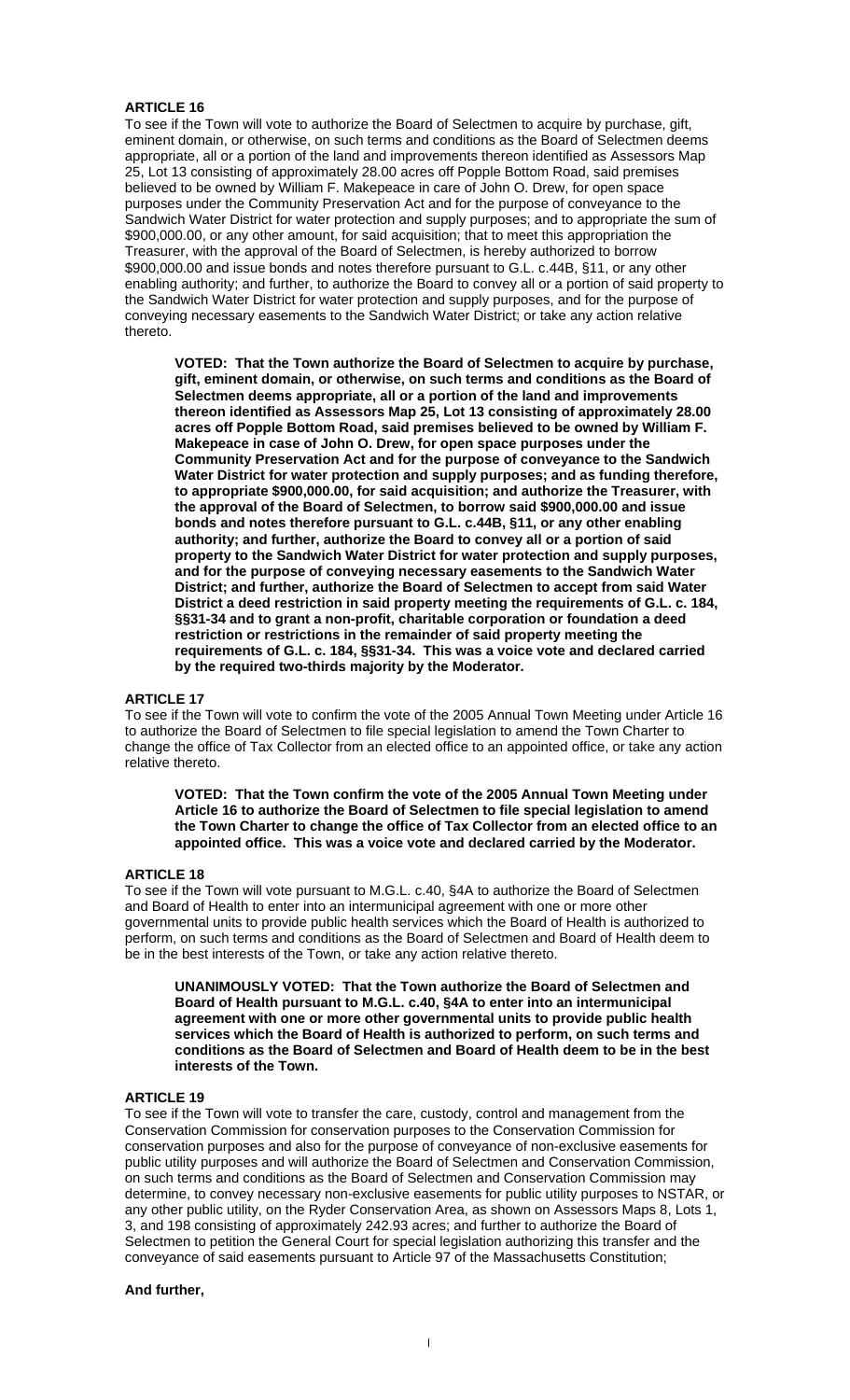To see if the Town will vote to authorize the Board of Selectmen, on such terms and conditions as the Board of Selectmen may determine, to convey necessary non-exclusive easements for public utility purposes to NSTAR, or any other public utility, on the Oakcrest Cove property, as shown on Assessors Map 17, Lot 196 consisting of approximately 83.01 acres;

Or take any action relative thereto.

## **UNANIMOUSLY VOTED: To approve Article 19 as printed in the warrant.**

## **ARTICLE 20**

To see if the Town will vote to rescind \$208,000.00 of the Land Bank authorization granted by the 2004 Annual Town Meeting under Article 39 which authorized the Board of Selectmen to acquire a parcel of land identified as Assessors Map 14, Lot 322 consisting of approximately 2.48 acres off Farmersville Road, said premises believed to be owned by Erik J. and Mark A. VanBuskirk, which the Town was unable to acquire, or take any action relative thereto.

 **UNANIMOUSLY VOTED: That the Town rescind \$208,000.00 of the Land Bank Authorization granted by the 2004 Annual Town Meeting under Article 39 which authorized the Board of Selectmen to acquire a parcel of land identified as Assessors Map 14, Lot 322, consisting of approximately 2.48 acres off Farmersville Road, said premises believed to be owned by Erik J. and Mark A. VanBuskirk, which the Town was unable to acquire.** 

## **ARTICLE 21**

To see if the Town will vote to accept the layouts of the streets listed below, as laid out and recommended by the Board of Selectmen, in accordance with the plans thereof, and as approved by the Town Engineer, and further, to see if the Town will vote to authorize the Board of Selectmen to acquire by purchase, gift, eminent domain, or otherwise, on behalf of the Town such land as may be necessary therefore, and to raise and appropriate or transfer from available funds a sum of money for said purpose; and further to authorize the Board of Selectmen, on such terms and conditions as the Board of Selectmen may determine, to convey necessary easements within said streets for public health and water protection purposes, including monitoring wells, to the United States of America Department of the Army and/or any other such public entity associated with the Massachusetts Military Reservation, or take any action relative thereto.

> Dogwood Drive (private portion) Grand Oak Road (private portion) Pleasantwood Drive (private portion) Ladyslipper Lane Lichen Lane Windsong Road

**VOTED: That the Town vote to accept the layouts of Dogwood Drive (private portion), Grand Oak Drive (private portion), Pleasantwood Drive (private portion), Ladyslipper Lane, Lichen Lane, and Windsong Road, as laid out and recommended by the Board of Selectmen, in accordance with the plans thereof, and as approved by the Town Engineer, and further, authorize the Board of Selectmen to acquire by purchase, gift, eminent domain, or otherwise, on behalf of the Town such land as may be necessary therefore, and to raise and appropriate \$6.00 for said purpose; and further authorize the Board of Selectmen, on such terms and conditions as the Board of Selectmen may determine, to convey necessary easements within said streets for public health and water protection purposes, including monitoring wells, to the United States of America Department of the Army and/or any other such public entity associated with the Massachusetts Military Reservation. This was a voice vote and declared carried by the required two-thirds majority by the Moderator.** 

#### **ARTICLE 22**

To see if the Town will vote to reduce the rate of interest that accrues on property taxes deferred by eligible seniors under M.G.L. c.59, §5, Clause 41A, the so-called Property Tax Deferral for Seniors program, from 8.0% to 5.0%, with such reduced rate to apply to taxes assessed for any fiscal year beginning on or after July 1, 2006, or take any action relative thereto.

**UNANIMOUSLY VOTED: That the Town reduce the rate of interest that accrues on property taxes deferred by eligible seniors under M.G.L. c.59, §5, Clause 41A, the so-called Property Tax Deferral for Seniors Program, from 8.0% to 5.0%, with such reduced rate to apply to taxes assessed for any fiscal year beginning on or after July 1, 2006.** 

#### **ARTICLE 23 Whereas,**

Health care coverage has become less affordable and less available to growing numbers of people in our community, despite all efforts to date at both the state and federal level; and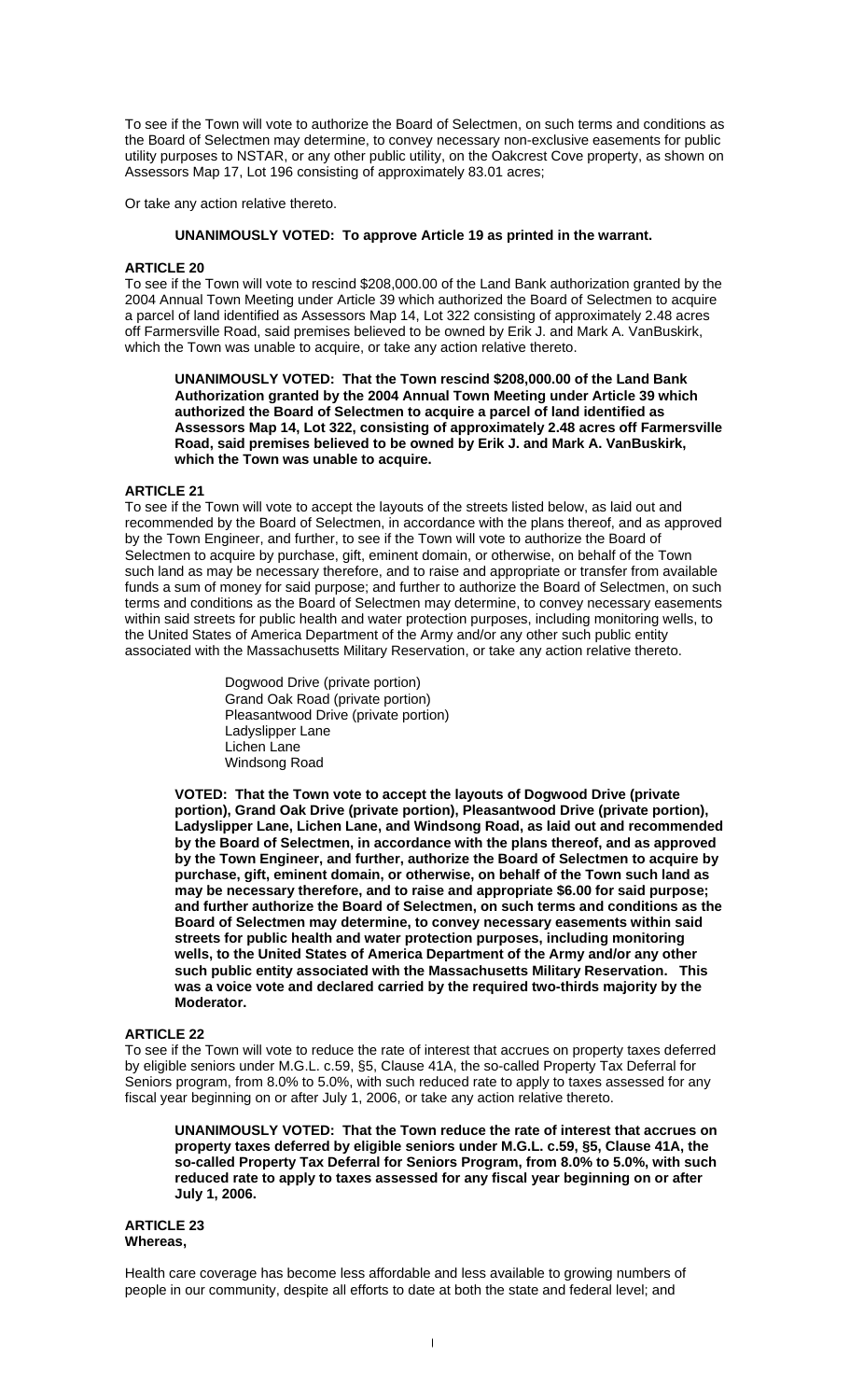Each person who lacks adequate health care coverage faces increased risks of illness, disability, and premature death. Our region has well above state-average rates of uninsured- and underinsured- people; and

The families of such individuals are faced with growing out-of-pocket costs. These families must now confront the soaring expenses of health coverage, and the worry about bankruptcy or impoverishment in the event of serious illness. Their caregiver stress increases with the need to provide more and more uncovered care; and

Small businesses face the soaring expenses of covering their employees: health premiums, passing some of these costs along to employees in the form of rising premiums and out-of-pocket payments. Our regional predominance of small businesses and self-employed individuals is, understandably, a key factor in the low rates of health care coverage; and

Our Town governments struggle with the costs of health coverage for town employees. We the people are regularly forced to choose among other important and accustomed community services for budget cuts; and

Our community health care providers and institutions are caught in the inescapable financial squeeze of rising administrative costs and declining reimbursements. They are forced to reduce staffing, cut services, or close. Access to care for all they serve is diminished.

#### **And whereas,**

These consequences represent losses in quality of life for many (if not all) members of the Cape and Islands community, and a threat to our collective welfare.

#### **Now Therefore:**

We call upon Town officials to petition our County Government to support the development of a proposed regional universal health care program, known as Cape Care, which would, at a minimum, meet these criteria:

- provide board health care coverage for ALL residents of the Cape and Islands, to improve individual and community health; and
- control health care cost inflation by reducing excessive administrative expenses, as well as through bulk discount purchasing of necessary medications and medical supplies; and
- shape health care delivery to meet community needs for appropriate care, through a representative policy-making board of community members and health care providers; and
- strengthen the ability of our existing network of health care providers and institutions to provide high-quality care, by assuring adequate funding for necessary services.

We call for a public hearing process in Barnstable County, to include analysis of the proposed plan's organization and governance, its expected effects on community health, and its financial modeling, to be initiated by the end of the year 2006.

#### **The Clerk of the Town is instructed to give Notice of Passage of this Resolution to all Representatives at the County, State and Federal level.** (Submitted By Petition)

#### **VOTED: This was a hand count, 110 Yes and 134 No and was declared not carried by the Moderator.**

#### **ARTICLE 24**

To see if the Town will vote to raise and appropriate or transfer from available funds the sum of \$895,197, or any other amount, to defray Town expenses for the Fiscal Year July 1, 2005 to June 30, 2006 as itemized below in the column entitled "Recommended FY "07 Total," or take any action relative thereto.

| Nos.     | Department(s)                | Approp.     | Approp.     | Recommended |
|----------|------------------------------|-------------|-------------|-------------|
|          |                              | FY'05 Total | FY'06 Total | FY'07 Total |
| 300.1000 | School Department,           |             |             |             |
|          | <b>Technology Services</b>   |             |             | 180,000     |
| 300.1000 | School Department,           |             |             |             |
|          | <b>Curriculum Initiative</b> |             |             | 165,000     |
| 300.2300 | School Department,           |             |             |             |
|          | Teaching                     | 12,057,598  | 12,305,829  | 396,000     |
| 300.2400 | School Department,           |             |             |             |
|          | <b>Textbooks</b>             |             | 345,000     | 85,000      |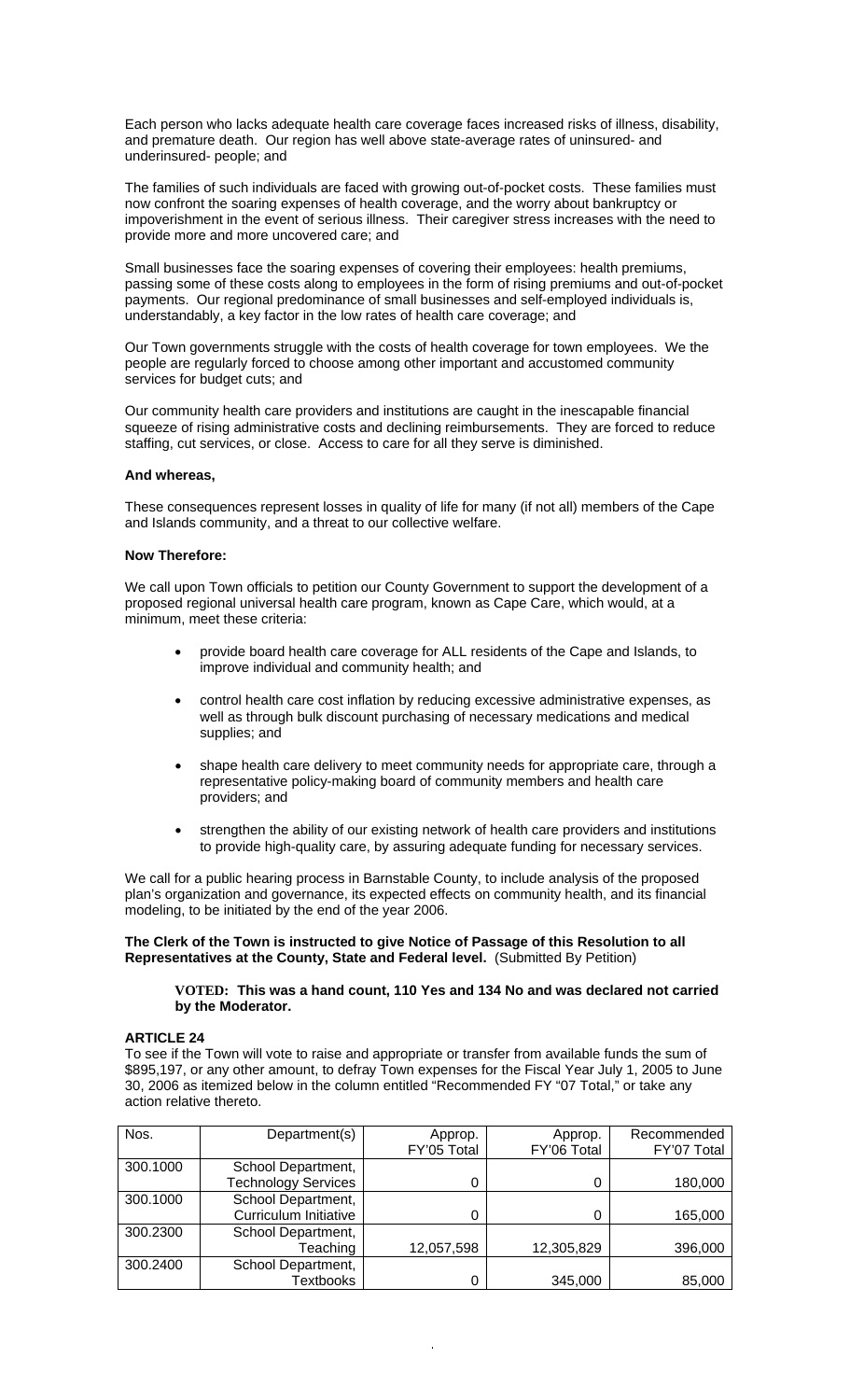| 300.2700 | School Department,        |         |         |         |
|----------|---------------------------|---------|---------|---------|
|          | Guidance                  | 237,615 | 268,870 | 34,200  |
| 300.3200 | School Department,        |         |         |         |
|          | <b>Health Services</b>    | 225,576 | 235,105 | 19,997  |
| 300.4110 | School Department,        |         |         |         |
|          | <b>Custodial Services</b> | 744.411 | 852,363 | 15,000  |
|          | Total                     |         |         | 895,197 |

It is the intent of this Article to allow for one or more motions that would give Town Meeting the opportunity to consider appropriating funds that would provide:

- A Technology Services Initiative that acquires new computer equipment and employs one, part-time network specialist (\$180,000)
- A Curriculum Initiative that provides six Educational Support Personnel in the elementary schools, six stipends at the high school, and professional development in reading and math (\$165,000)
- Teaching staff, to include one teacher at the Wing School, one teacher at the Oak Ridge School, two teachers at the Forestdale School, four teachers (English, Music, Math, Art) one Educational Support Personnel at the High School, one K-9 music teacher, and one Educational Support Personnel for k-8 music instruction (\$396,000)
- Partial textbook replacements (\$85,000)
- A social worker to service each of the elementary schools (\$34,200)
- A part-time nurse at the wing School (\$15,000)

(Submitted by Petition)

#### **UNANIMOUSLY VOTED: To indefinitely postpone Article 24.**

#### **ARTICLE 25**

To Elect the following Officers:

#### BOARD OF SELECTMEN, For Three Years

Vote for not more than one

|                   | D1  | P2  | P3  | P4  | P5  | P6  | P7  | TOTALS |
|-------------------|-----|-----|-----|-----|-----|-----|-----|--------|
| George M. Hammond | 199 | 167 | 196 | 180 | 180 | 140 | 141 | 1203   |
| Frank Pannorfi    | 362 | 335 | 310 | 204 | 224 | 288 | 214 | 1937   |
| All Others        | ົ   |     |     |     |     |     | ◠   |        |
| <b>Blanks</b>     | 48  | 39  | 28  | 22  | 30  | 19  | 27  | 213    |
| Total             | 612 | 541 | 535 | 406 | 435 | 448 | 384 | 3361   |

# BOARD OF ASSESSORS, For Three Years

Vote for not more than one

|                            | Þ۰  | מם  | P3  | P4  | P5  | P6  | D7  | TOTALS |
|----------------------------|-----|-----|-----|-----|-----|-----|-----|--------|
| Nicholas E. Fernandes, Jr. | 412 | 344 | 360 | 278 | 288 | 302 | 254 | 2238   |
| <b>All Others</b>          |     |     | ີ   |     | ◠   | ⌒   | 4   | 10     |
| <b>Blanks</b>              | 200 | 196 | 173 | 127 | 145 | 144 | 126 | 1111   |
| Total                      | 612 | 541 | 535 | 406 | 435 | 448 | 384 | 3361   |

# MODERATOR, For Three Years

Vote for not more than one P1 | P2 | P3 | P4 | P5 | P6 | P7 | TOTALS Garry N. Blank 203 | 146 | 139 | 102 | 101 | 105 | 94 | 890 Kevin Michael Flannigan | 190 | 160 | 154 | 141 | 132 | 129 | 111 | 1017 Jan Levin Teehan 197 | 219 | 224 | 157 | 194 | 208 | 174 | 1373 All Others 0 0 1 0 0 0 1 2 Blanks 22 16 17 6 8 6 4 79 Total 612 541 535 406 435 448 384 3361

#### CONSTABLE, For Three Years Vote for not more than one

|                       | Þ٠            | D⊆  | D٩<br>ن - | P4  | P5  | P6  | D7  | OTALS |
|-----------------------|---------------|-----|-----------|-----|-----|-----|-----|-------|
| James Joseph Sullivan | 428           | 354 | 371       | 280 | 289 | 305 | 269 | 2296  |
| All Others            | ◠<br><u>_</u> |     |           | っ   |     |     |     |       |
| <b>Blanks</b>         | 182           | 187 | 163       | 123 | 145 | 143 | 115 | 1058  |
| Total                 | 612           | 541 | 535       | 406 | 435 | 448 | 384 | 3361  |

SCHOOL COMMITTEE, For Three Years Vote for not more than two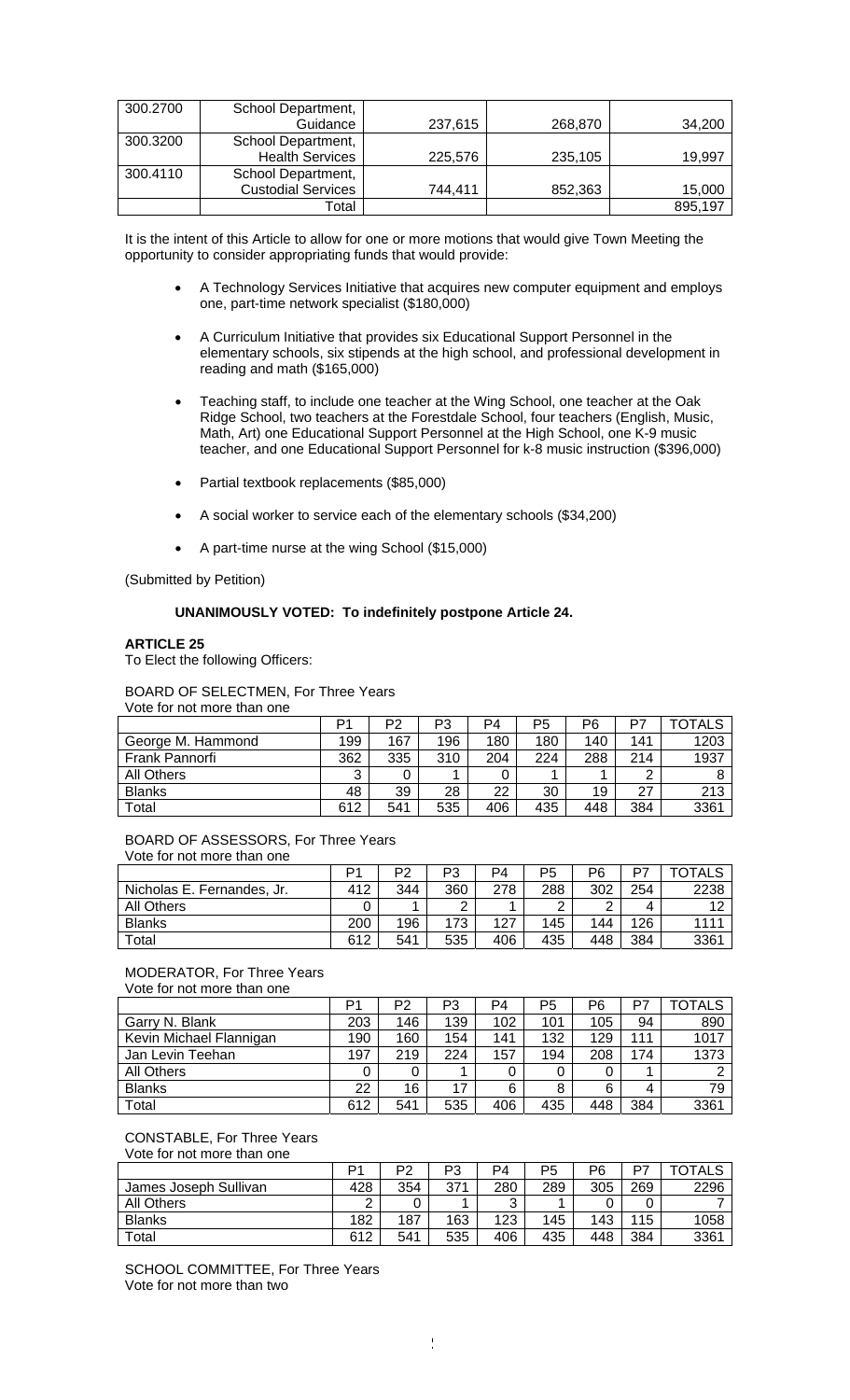|                         | P1   | P2   | P3   | P4   | P <sub>5</sub> | P6   | P7   | <b>TOTALS</b> |
|-------------------------|------|------|------|------|----------------|------|------|---------------|
| <b>Trish Lubold</b>     | 269  | 254  | 212  | 155  | 191            | 196  | 116  | 1393          |
| Shaun Cahill            | 300  | 234  | 212  | 151  | 169            | 190  | 141  | 1397          |
| Richard J. England      | 113  | 111  | 103  | 84   | 122            | 86   | 121  | 740           |
| <b>Bob Guerin</b>       | 234  | 186  | 260  | 173  | 191            | 182  | 136  | 1362          |
| Linus T. Hart           | 148  | 142  | 129  | 94   | 105            | 96   | 92   | 806           |
| Sarah M. Regan          | 153  | 143  | 125  | 118  | 135            | 177  | 126  | 977           |
| James Michael Schneider | 131  | 126  | 179  | 140  | 134            | 129  | 195  | 1034          |
| All Others              | 0    | 3    | 2    | 0    |                | 4    | 0    | 10            |
| <b>Blanks</b>           | 488  | 424  | 383  | 303  | 257            | 284  | 225  | 2364          |
| Total                   | 1836 | 1623 | 1605 | 1218 | 1305           | 1344 | 1152 | 10083         |

# SCHOOL COMMITTEE, For One Year

Vote for not more than 1

|                        | D٠  | P2  | P3  | P4  | P5  | Р6  |     | <b>OTALS</b> |
|------------------------|-----|-----|-----|-----|-----|-----|-----|--------------|
| Richard E. Longueil    | 298 | 281 | 236 | 155 | 175 | 195 | 99  | 1439         |
| Robert F. Simmons, Jr. | 210 | 164 | 223 | 192 | 204 | 196 | 258 | 1447         |
| All Others             |     |     |     |     |     |     |     |              |
| <b>Blanks</b>          | 104 | 95  | 75  | 58  | 55  | 56  | 27  | 470          |
| Total                  | 612 | 541 | 535 | 406 | 435 | 448 | 384 | 3361         |

#### BOARD OF HEALTH, For Three Years

Vote for not more than one

|                      | D1  | מם  | פת<br>ט ו | P4            | P5  | P6  | לס  | <b>OTALS</b> |
|----------------------|-----|-----|-----------|---------------|-----|-----|-----|--------------|
| Rebecca Lovell Scott | 425 | 345 | 368       | 274           | 298 | 309 | 265 | 2284         |
| <b>All Others</b>    |     |     | ◠<br>L    | ◠<br><u>.</u> |     | ⌒   | ⌒   | 11           |
| <b>Blanks</b>        | 186 | 195 | 165       | 130           | 136 | 137 | 117 | 1066         |
| Total                | 612 | 541 | 535       | 406           | 435 | 448 | 384 | 3361         |

### TRUSTEE, SANDWICH PUBLIC LIBRARY, For Three Years Vote for not more than 3

|                         | P1   | P2   | P3                | P4   | P5   | Р6   | P7   | OTALS |
|-------------------------|------|------|-------------------|------|------|------|------|-------|
| David Ernest Goehringer | 427  | 361  | 371               | 275  | 299  | 311  | 265  | 2309  |
| Vivien B. Kellerman     | 23   | 20   | 10                | 8    | 19   | 10   | 5    | 95    |
| Joseph V. Maruca        | 17   | 12   | $12 \overline{ }$ |      | 10   |      | 5    | 62    |
| All Others              | 14   | 6    | 6                 |      | 5    |      | 8    | 40    |
| <b>Blanks</b>           | 1355 | 1224 | 1206              | 933  | 972  | 1018 | 869  | 7577  |
| Total                   | 1836 | 1623 | 1605              | 1218 | 1305 | 1344 | 1152 | 10083 |

## TRUSTEE, WESTON MEMORIAL FUND, For Three Years Vote for not more than 1

|                       | D <sub>1</sub> | מם  | P3  | P4  | P5  | P6  | D7  | <b>OTALS</b> |
|-----------------------|----------------|-----|-----|-----|-----|-----|-----|--------------|
| Geoffrey<br>F<br>Lenk | 421            | 346 | 375 | 273 | 289 | 306 | 262 | 2272         |
| <b>All Others</b>     |                | ◠   |     |     |     |     |     |              |
| <b>Blanks</b>         | 190            | 193 | 160 | 133 | 145 | 141 | 121 | 1083         |
| Total                 | 612            | 541 | 535 | 406 | 435 | 448 | 384 | 3361         |

# PLANNING BOARD, For Three Years

Vote for not more than 2

|                      | D <sub>1</sub> | P2   | P3   | P4  | P5  | P6  | D7  | <b>OTALS</b> |
|----------------------|----------------|------|------|-----|-----|-----|-----|--------------|
| Joshua Greelev       | 337            | 303  | 320  | 251 | 260 | 266 | 235 | 1972         |
| Paul Michael Taverna | 338            | 280  | 288  | 219 | 228 | 236 | 209 | 1798         |
| All Others           |                | ົ    |      | ົ   |     |     |     | 11           |
| <b>Blanks</b>        | 548            | 496  | 461  | 340 | 381 | 391 | 324 | 2941         |
| Total                | 1224           | 1082 | 1070 | 812 | 870 | 896 | 768 | 6722         |

# PLANNING BOARD, For One Years

Vote for not more than 1

|                    | D1  | P2     | P3  | P4  | P5  | P6  | דם  | <b>OTALS</b> |
|--------------------|-----|--------|-----|-----|-----|-----|-----|--------------|
| <b>Peter Watts</b> | 420 | 338    | 357 | 265 | 300 | 300 | 265 | 2245         |
| All Others         |     | ົ<br>ັ |     |     |     |     | ◠   | 44           |
| <b>Blanks</b>      | 190 | 200    | 178 | 140 | 134 | 146 | 117 | 1105         |
| Total              | 612 | 541    | 535 | 406 | 435 | 448 | 384 | 3361         |

## SANDWICH HOUSING AUTHORITY, For Five Years Vote for not more than 1

|                          | D.  | P2  | P3  | P4  | P5  | P6  | דם     | TOTALS |
|--------------------------|-----|-----|-----|-----|-----|-----|--------|--------|
| Daniel N. DiGiandomenico | 407 | 336 | 354 | 268 | 294 | 302 | 271    | 2232   |
| Richard Johnson          | 14  |     |     | ົ   | 15  | 4   | г<br>J | 53     |
| All Others               | 4   | 4   |     | ⌒   | ⌒   |     | 4      | 25     |
| <b>Blanks</b>            | 799 | 734 | 709 | 540 | 558 | 584 | 488    | 4412   |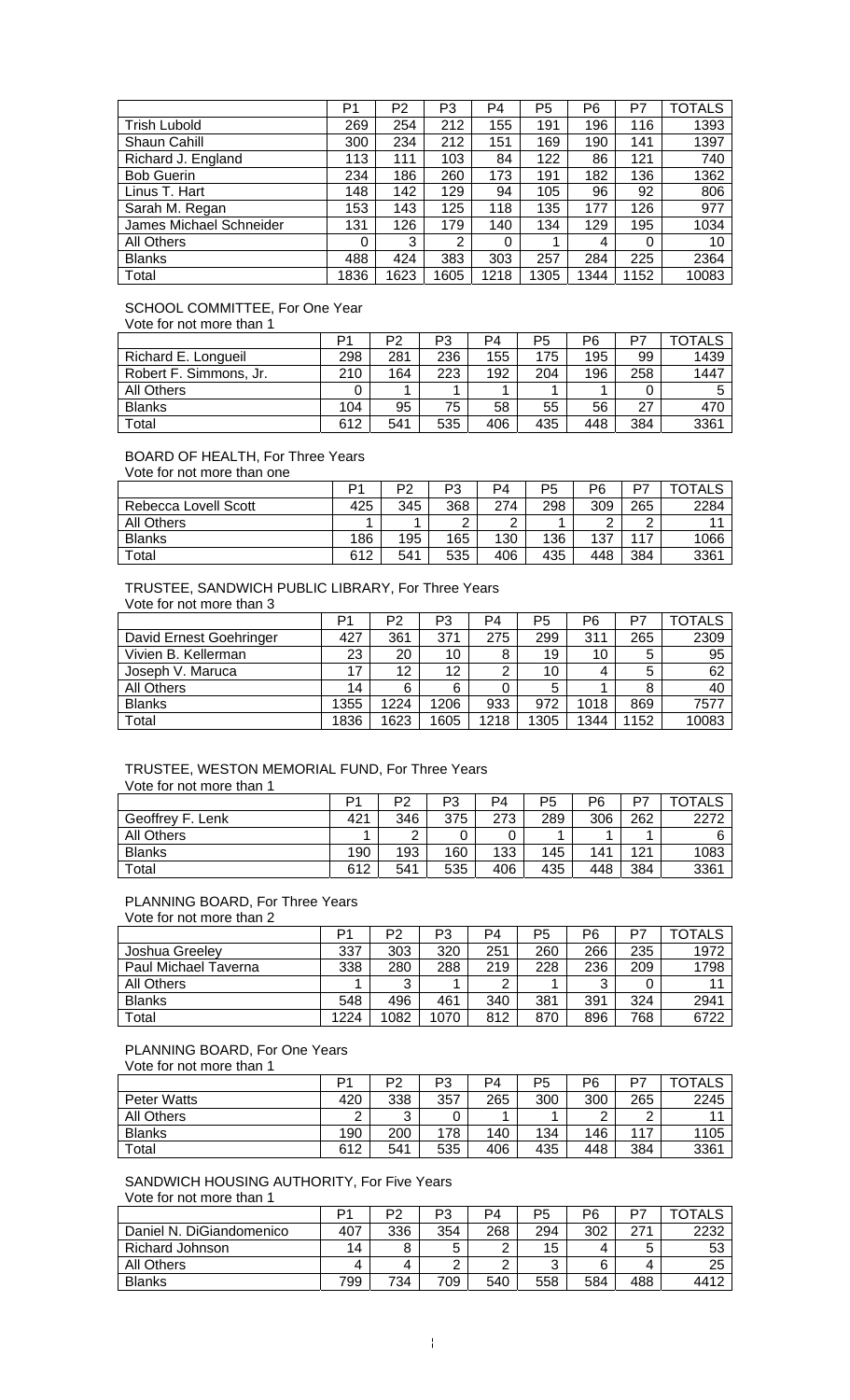| 1070<br>896<br>768<br>870<br>1082<br>040<br>"ו מ<br>otal<br>. .<br>o<br>O.<br>$\sim$<br><u>__</u><br>. |
|--------------------------------------------------------------------------------------------------------|
|--------------------------------------------------------------------------------------------------------|

# **BALLOT QUESTION #1**

Shall the Town of Sandwich be allowed to assess an additional \$400,000 in real estate and personal property taxes for the purposes of reconstructing and making extraordinary repairs to the Upper Shawme Pond Dam, including any costs incidental and related thereto, for the fiscal year beginning July first two thousand and six?

| <b>Ballot Question No. 1</b> | D <sub>1</sub> | מם  | Ωים<br>ن - | P4  | P5  | P6  | D7  | <b>TOTALS</b> |
|------------------------------|----------------|-----|------------|-----|-----|-----|-----|---------------|
| Yes                          | 308            | 224 | 249        | 143 | 168 | 199 | 130 | 1421          |
| No                           | 262            | 285 | 240        | 225 | 238 | 219 | 229 | 1698          |
| <b>Blanks</b>                | 42             | 32  | 46         | 38  | 29  | 30  | 25  | 242           |
| Total                        | 612            | 541 | 535        | 406 | 435 | 448 | 384 | 3361          |

The Polls were closed at 8:00 p.m. The total vote cast was 3,361, which is 22.5 per cent of the voters. The total number of voters at the close of registration prior to the election was 14,929. The voting lists of Ballot Clerks and Checkers were checked and found in order and agreed with Ballot Box totals.

The number of absentee ballots cast was 132, which included  $P1 - 34$ ,  $P2 - 37$ ,  $P3 - 20$ ,  $P4 - 4$ , P5 – 14, P6 – 12, P7 – 11.

I certify that this is a true record of the Annual Town Meeting and Election held on May 1 and May 4, 2006.

Barbara J. Walling Town Clerk

After the filing of the proper recount petitions by Richard E. Longueil, a recount of the one-year unexpired term for School Committee was scheduled by the Board of Registrars. The recount was held on Saturday, May 20, 2006 at 12:30 p.m. at the Sandwich Public Library. The results of the recount were as follows:

#### SCHOOL COMMITTEE, For One Year Vote for not more than 1

|                        | P1  | P <sub>2</sub> | P3  | P4  | P5  | P6  |     | TOTALS |
|------------------------|-----|----------------|-----|-----|-----|-----|-----|--------|
| Richard E. Longueil    | 300 | 281            | 236 | 155 | 176 | 197 | 99  | 1444   |
| Robert F. Simmons, Jr. | 211 | 164            | 225 | 192 | 203 | 196 | 258 | 1449   |
| All Others             |     |                |     |     | ົ   |     |     |        |
| <b>Blanks</b>          | 103 | 95             | 73  | 58  | 53  | 54  | 27  | 461    |
| Total                  | 612 | 541            | 535 | 406 | 435 | 448 | 384 | 3361   |

I certify that this is a true record of the recount held on May 20, 2006.

Barbara J. Walling Town Clerk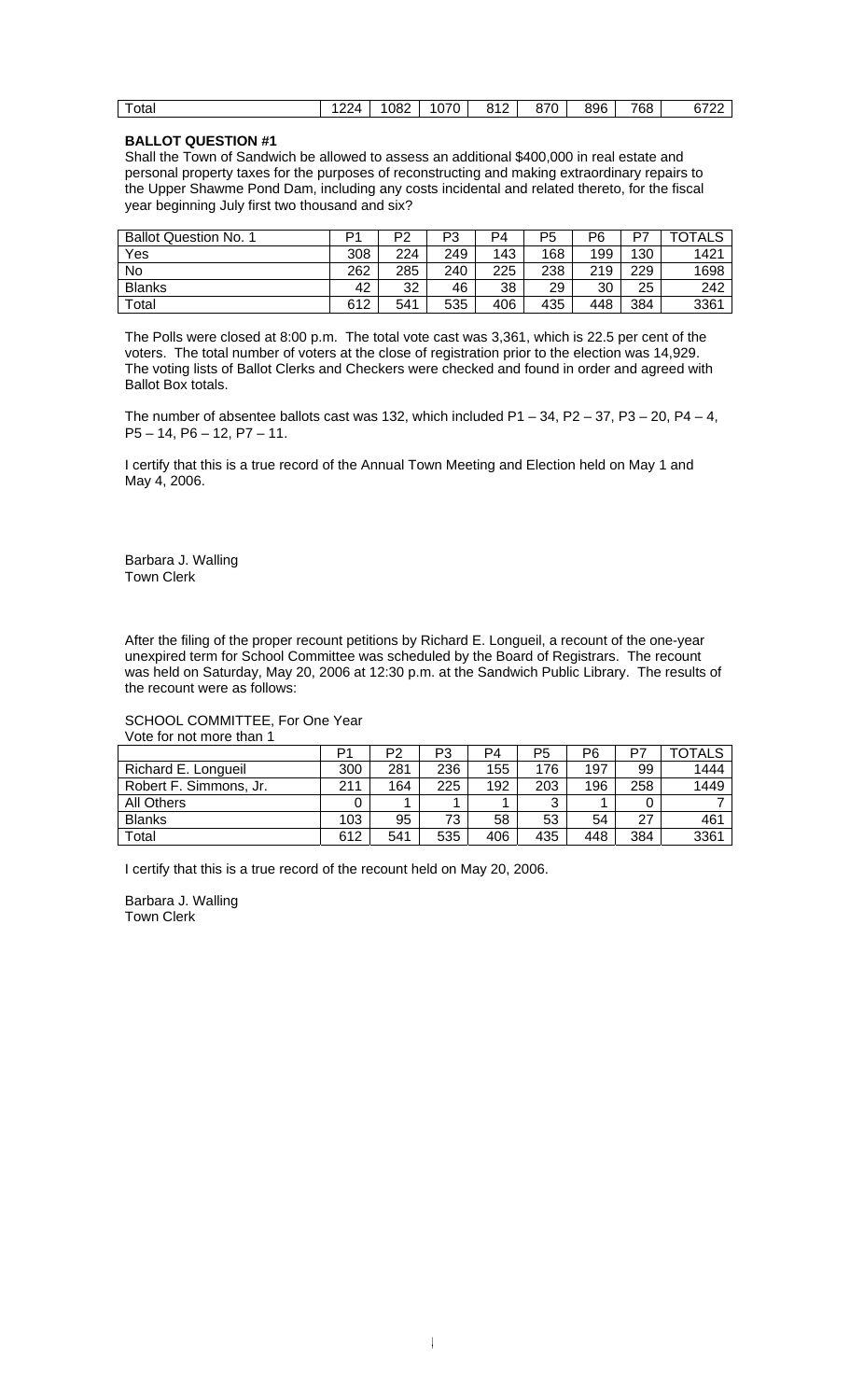#### **TOWN OF SANDWICH SPECIAL TOWN MEETING September 25, 2006**

The Special Town Meeting was called to order by Moderator Jan Levin Teehan at 7:30 p.m. after ascertaining a quorum was present. The clerks checked in a total of 1079 voters. The total number of voters for this meeting was 15,014. Selectman F. Randal Hunt led the Pledge of Allegiance.

The Moderator swore in the following persons to serve as tellers: John S. Jillson, Assistant Town Moderator; Penelope J. Blackwell, Elaine Davis, Rene L. Douglas, Patricia A. Emery, Rebecca G. Hewett, D. Stephen Hewett, Robert S. Jones, Judith E. Koenig, Alan D. MacKay, Veronica M. Mooney, Regina T. Peters, Frederick Sabetta, and Jonathan A. Shaw. Douglas A. Lapp, Assistant Town Administrator, was designated as timekeeper. The invocation was given by Reverend John H. Thomas, Rector Emeritus of St. John's Church.

## **ARTICLE 1**

To see if the Town will vote to raise and appropriate or transfer from available funds the sum of \$165,000.00, or any other amount, to supplement the budget of the School Department for the Fiscal Year July 1, 2006 to June 30, 2007 as voted at the 2006 Annual Town Meeting, or take any action relative thereto.

Dana P. Barrette, Chairman of the School Committee, presented the following amendment: "Move that the main motion under Article 1 be amended to increase the supplemental appropriation for the School Department by \$413,242.00, for a total appropriation of \$578,242.00." The amendment received a counted vote of 765 Yes and 256 No and was declared carried by the Moderator. The main motion as amended was voted as follows:

#### **VOTED: That the Town raise and appropriate \$578,242.00 to supplement the budget of the School Department for Fiscal Year 2007. This was a voice vote and declared carried by the Moderator.**

#### **ARTICLE 2**

To see if the town will vote to raise and appropriate or transfer from available funds the sum of \$215,000.00, or any other amount, to be expended under the direction of the Board of Selectmen for purpose of purchasing and repairing equipment and providing related services in accordance with the following list, with any unexpended balance for each item identified below to be placed in the Building Repairs/Capital Purchases account to be expended under the direction of the Board of Selectmen:

| School Department Information Technology         | \$165,000.00 |
|--------------------------------------------------|--------------|
| <b>General Government Information Technology</b> | \$50,000.00  |

or take any action relative thereto.

**VOTED: That the Town raise and appropriate \$50,000.00, to be expended under the direction of the Board of Selectmen, for the purpose of purchasing and repairing equipment and providing related services for General Government information technology initiatives, with any unexpended balance to be placed in the Building Repairs/Capital Purchases account to be expended under the direction of the Board of Selectmen. This was a voice vote and declared carried by the Moderator.** 

#### **ARTICLE 3**

"To see if the Town will vote to raise and appropriate or transfer from available funds the sum of \$578,000, or any other amount, to supplement the budget of the School Department for the Fiscal Year July 1, 2006 to June 30, 2006, as voted at the 2006 Annual Town Meeting as itemized below in the column entitled :STM FY'07 Recommendation," or take any action relative thereto.

| <b>Nos</b> | Department(s) | <b>FY'05</b>  | <b>FY'06</b>  | ATM FY'07     | STM FY'07      |
|------------|---------------|---------------|---------------|---------------|----------------|
|            |               | Appropriation | Appropriation | Appropriation | Recommendation |
| 300        | School        |               |               |               |                |
|            | Department    | 25,179,724    | 26,070,445    | 27.113.263    | 578,000        |

It is suggested to the School Department that the supplemental appropriation be used for the following purposes:

- A Technology Services Initiative that acquires new computer equipment and Employs one, part-time network specialist (\$185,000)
- A Curriculum Initiative that provides six Educational Support Personnel in the elementary schools, six stipends at the high school, and professional development in reading and mat (\$165,000)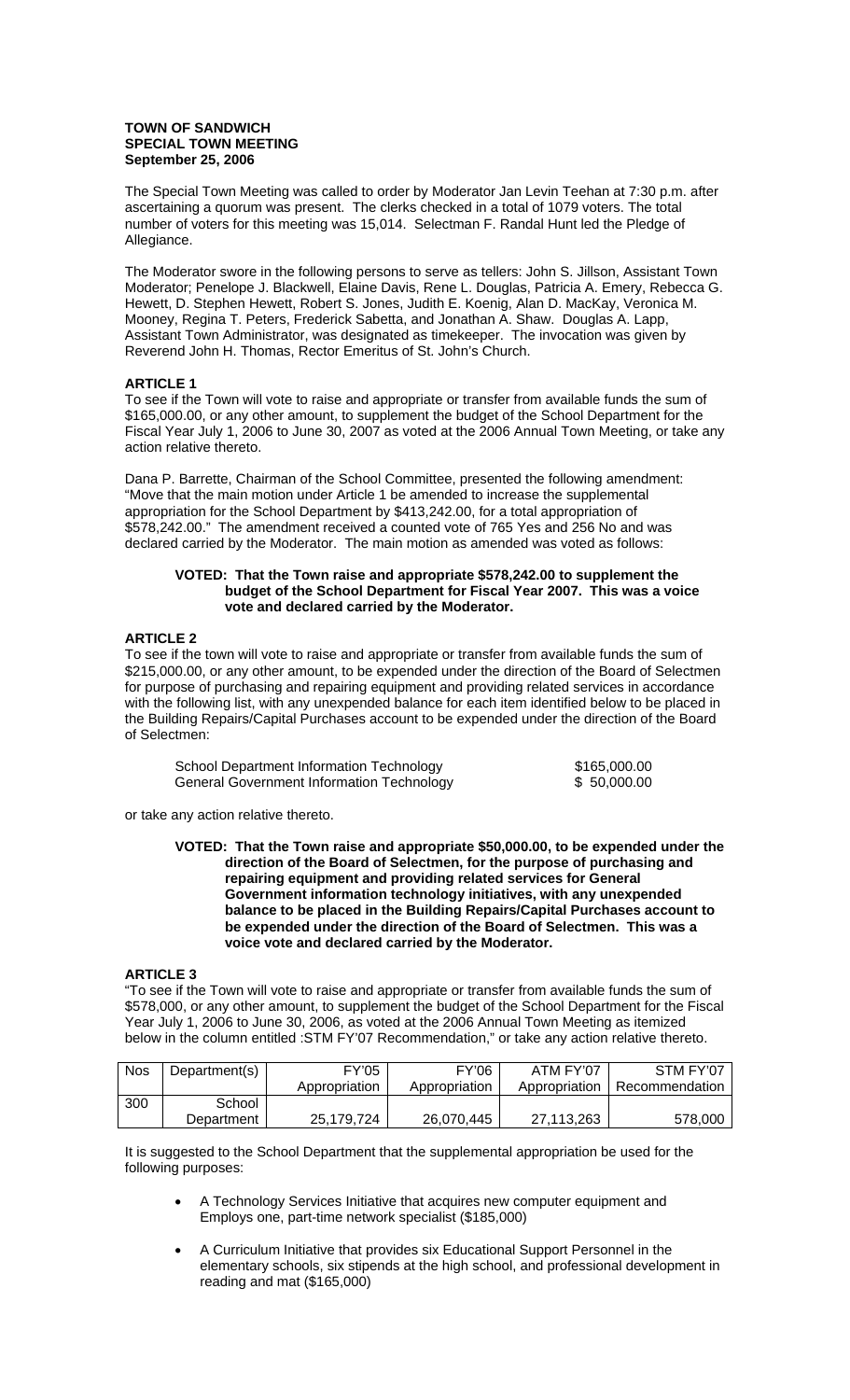- Partial textbook replacements (\$85,000)
- Contract social workers to serve each of the elementary schools (\$80,000)
- Increases to the budget for nursing services district-wide (\$46,000)
- Curriculum development stipends at the high school (\$16,000)

Submitted by Petition

A motion to indefinitely postpone the article was made and seconded.

### **UNANIMOUSLY VOTED: It was voted to indefinitely postpone this article. This was a voice vote and declared unanimous by the Moderator.**

## **ARTICLE 4**

To see if the Town will vote in accordance with M.G.L. c.40, §5B to raise and appropriate or transfer from available funds the sum of \$600,000.00, or any other amount, to the Stabilization Fund, or take any action relative thereto.

## **VOTED: To raise and appropriate \$350,000.00 to be placed in the Stabilization Fund in accordance with M.G.L. c.40, §5B. This was a voice vote and declared passed by the required two-thirds majority.**

## **ARTICLE 5**

To see if the Town will vote to transfer from the Community Preservation Fund estimated annual revenues for historic resources purposes under the Community Preservation Act the sum of \$400,000.00, or any other amount, to be expended under the direction of the Board of Selectmen, for the purpose of replacing and completing repairs, renovations, improvements and related professional services to the Upper Shawme Pond Dam, or take any other action relative thereto.

Charles Kleekamp offered the following amendment: "Add to the article the words: 'The plans for the Upper Shawme Pond Dam shall include, but not be limited to, provisions for a historically appropriate and scenic open spillway, a footbridge over the spillway, and a portage accommodation to allow the transport of small watercraft from one pond to the other." **This amendment failed on a voice vote.**

**VOTED: That the Town transfer and appropriate \$400,000.00 from the Community Preservation Fund annual revenues for historic resources purposes under the Community Preservation Act, to be expended under the direction of the Board of Selectmen, for the purpose of replacing and completing repairs, renovations, improvements and related professional services to the Upper Shawme Pond Dam. This was a voice vote and declared carried by the Moderator.** 

# **ARTICLE 6**

To see if the Town will vote to transfer and appropriate the sum of \$9,500.00, or any other amount, to be expended under the direction of the Board of Selectmen, from the Beach and Recreation Account for the purpose of providing beach facility improvements and maintenance, or take any action relative thereto.

#### **UNANIMOUSLY VOTED: That the Town transfer and appropriate \$9,500.00 from the beach parking receipts reserved for appropriation account, to be expended under the direction of the Board of Selectmen, for the purpose of providing beach facility improvements and maintenance.**

#### **ARTICLE 7**

To see if the Town will vote to accept the layouts of the streets listed below, as laid out and recommended by the Board of Selectmen, in accordance with the plans thereof, and as approved by the Town Engineer, and further, to see if the Town will vote to authorize the Board of Selectmen to acquire by purchase, gift, eminent domain, or otherwise, on behalf of the Town such land as may be necessary therefor, and to raise and appropriate or transfer from available funds a sum of money for said purpose; and further to authorize the Board of Selectmen, on such terms and conditions as the Board of Selectmen may determine, to convey necessary easements within said streets for public health and water protection purposes, including monitoring wells, to the United States of America Department of the Army and/or any other such public entity associated with the Massachusetts Military reservation, or take any action relative thereto.

 Dogwood Drive (private portion) Grand Oak Road (private portion) Pleasantwood Drive (private portion) Ladyslipper Lane Lichen Lane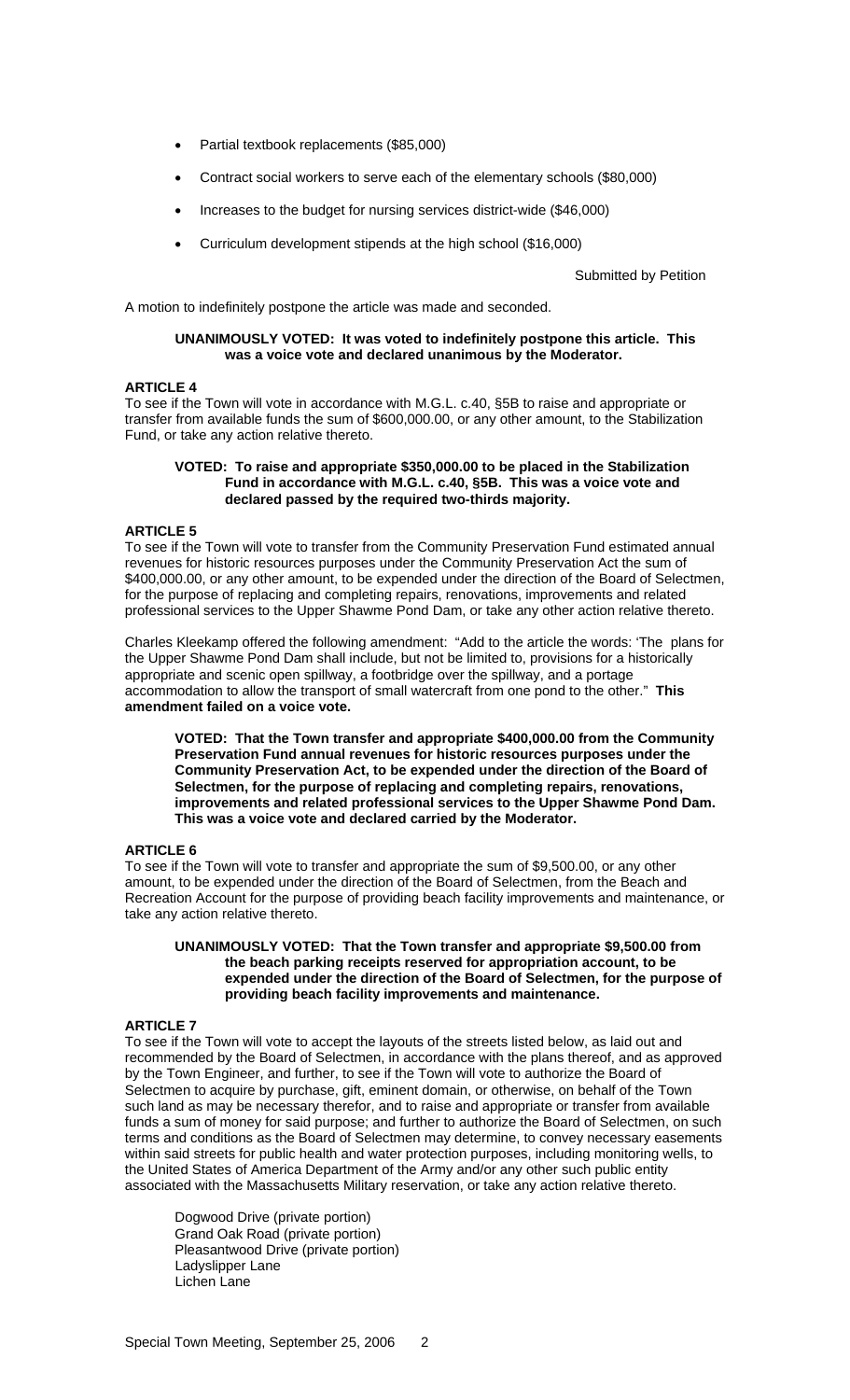## Windsong Road

**VOTED: That the Town vote to accept the layouts of Dogwood Drive (private portion), Grand Oak Drive (private portion), Pleasantwood Drive (private portion), Ladyslipper Lane, Lichen Lane, and Windsong Road, as laid out and recommended by the Board of Selectmen, in accordance with the plans thereof, and as approved by the Town Engineer, and further, authorize the Board of Selectmen to acquire by purchase, gift, eminent domain, or otherwise, on behalf of the Town such land as may be necessary therefore, and to raise and appropriate \$6.00 for said purpose; and further authorize the Board of Selectmen, on such terms and conditions as the Board of Selectmen may determine, to convey necessary easements within said streets for public health and water protection purposes, including monitoring wells, to the United States of America Department of the Army and/or any other such public entity associated with the Massachusetts Military Reservation. It was a voice vote and declared carried by the required two-thirds.** 

#### **ARTICLE 8**

To see if the Town will vote to accept, for all boards, committees or commissions holding adjudicatory hearings in the Town, the provisions of G.L. c.39, §23D, which provides that a member of a board, committee, or commission holding an adjudicatory hearing shall not be disqualified from voting from voting in the matter solely to do the member's absence from one session of such hearing, provided that certain conditions are met, or take any other action relative thereto.

**VOTED: That the Town accept the provisions of M.G.L. c.39, §23D for all boards, committees or commissions holding adjudicatory hearings in the Town, which provides that a member of a board, committee, or commission holding an adjudicatory hearing shall not be disqualified from voting in the matter solely due to the member's absence from one session of such hearing, provided that certain conditions are met. This was a voice vote and declared carried by the Moderator.** 

#### **ARTICLE 9**

To see if the Town will vote to authorize the Board of Selectmen to petition the General Court for a Special Act, as set forth below, authorizing any licensing authority of the Town to deny an application for, or revoke or suspend, any local license or permit for any person, corporation or business enterprise found to be in violation of the provisions of Federal law prohibiting the employment of unauthorized aliens, as such term is defined from time to time by Federal law, and further to authorize the General Court to make clerical or editorial changes of form only to the bill, unless the Board of Selectmen approves amendments to the bill before enactment by the General Court, and to authorize the Board of Selectmen to approve amendments which shall be within the scope of the general public objectives of the petition, or take any action relative thereto:

*An Act Concerning the Denial, Revocation or Suspension of Local Licenses and Permits in the Town of Sandwich for Violation of Federal Law Prohibiting Employment of Unauthorized Aliens* 

**Section 1.** Notwithstanding the provisions of any general or special law to the contrary, and consistent with the provisions of 8 U.S.C. §1324a(h)(2), any board, officer, or department in the Town of Sandwich (the "local licensing authority"), may, in accordance with Section 3 of this act, deny any application for, or revoke or suspend, any local license or permit, including renewals and transfers, for any person, corporation or business enterprise conducting operations within the Town of Sandwich (the "applicant") who, having exhausted all administrative and judicial appeals provided under the laws of the United States has been found by the appropriate Federal authority to have hired, recruited or referred for a fee for employment any unauthorized alien in violation of 8 U.S.C. §1324a, or any other provision of Federal law from time to time governing the employment of such aliens.

**Section 2.** Any applicant for a local license or permit, at the time of initial application, or upon renewal, modification or transfer of any local license or permit, shall submit to the local licensing authority a certification, made under the penalties of perjury, in such form as the board of selectmen shall determine, stating whether the applicant has at any time been the subject of a final order finding a violation of any Federal law prohibiting the employment of unauthorized aliens, as such term is defined from time to time by Federal law.

Section 3. If the local licensing authority receives a written complaint or allegation made under the penalties of perjury, or otherwise has reasonable cause to believe that the applicant has been the subject of a final order issued pursuant to the provisions of 8 U.S.C. §1324a, or any other provision of Federal law prohibiting the employment of unauthorized aliens, the local licensing authority shall provide the applicant with notice of its intent to deny, revoke or suspend a local license or permit. Upon receipt of a written request from the applicant, made with 30 days of the